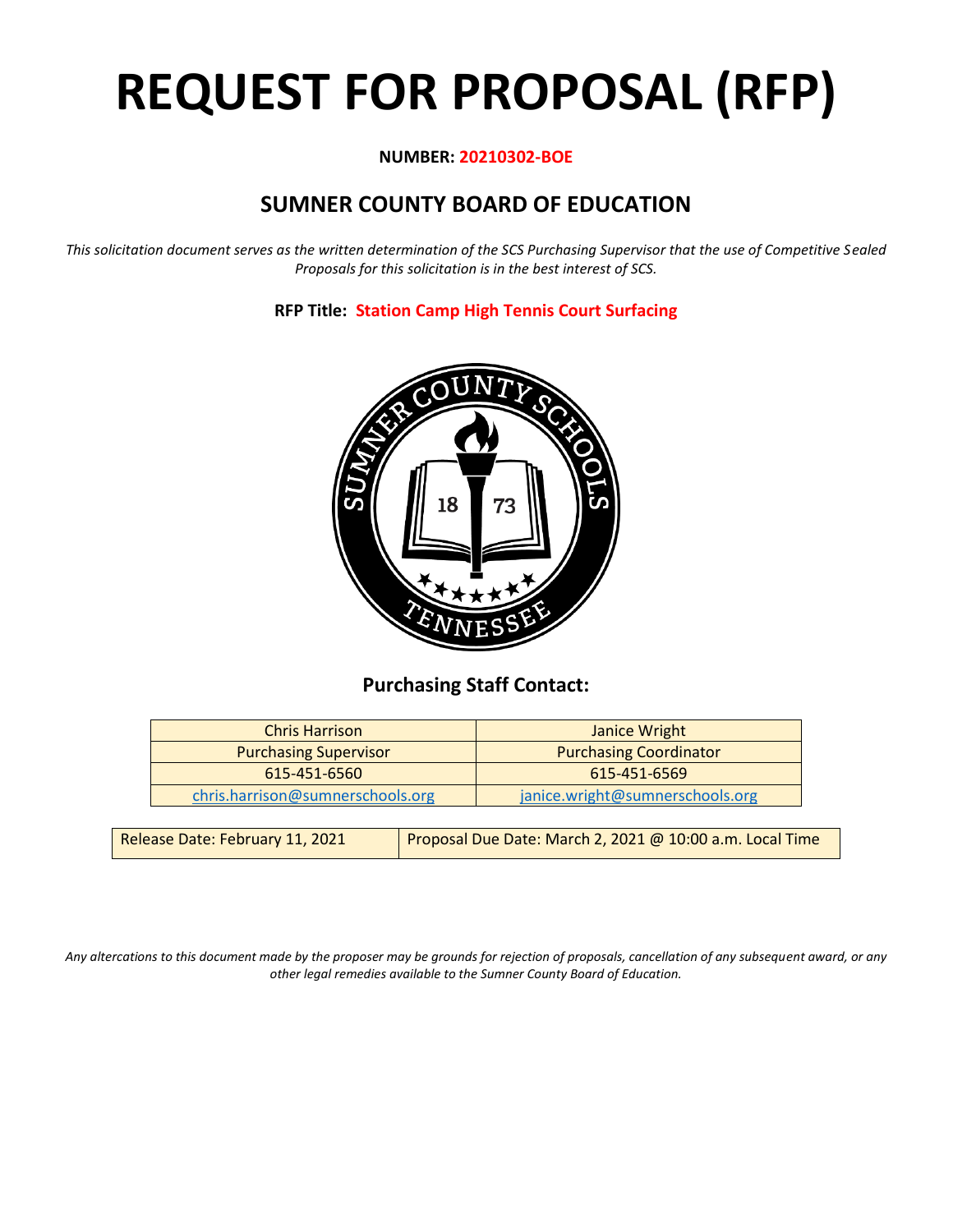# **NOTICE TO PROPOSERS**

There may be one or more amendments to this RFP. In order to receive communication for any such amendments issued specifically to this RFP, the proposer must provide a Notice of Intent to Propose to the Sumner County Board of Education (SCS) Purchasing Department. The proposer must utilize this form when submitting notice. The notice may be sent by email to: Purchasing Office, purchasing@sumnerschools.org. SCS will send amendments only to those proposers which complete and return this information by the deadline list in the RFP Schedule of Events (Section 4).

| <b>RFP Number:</b>      | 20210302-BOE Station Camp High Tennis Court Surfacing |
|-------------------------|-------------------------------------------------------|
| Company Name:           |                                                       |
| <b>Mailing Address:</b> |                                                       |
|                         |                                                       |
|                         |                                                       |
| Phone Number:           |                                                       |
| <b>Contact Person:</b>  |                                                       |
| <b>Email Address:</b>   |                                                       |
|                         |                                                       |
| Authorized Signature    |                                                       |
| <b>Printed Name</b>     |                                                       |
| Date                    |                                                       |

Emailed amendments will be sent in a Microsoft Word (Office for Windows) or Portable Document Format (pdf) format. Any alterations to the document made by the proposer may be grounds for rejection of proposal, cancellation of any subsequent award or any other legal remedies available to the Sumner County Board of Education.

Amendments will also be posted on the SCS website **https://sumnerschools.org/index.php/current-bids-and-rfps** and attached to the solicitation listing as a PDF or WORD file. Check the particular solicitation on the Current Bids and RFPs webpage for any posted amendments.

By completing and returning this form, the Proposer has expressed its intent to provide a proposal for **20210302-BOE Station Camp High Tennis Court Surfacing**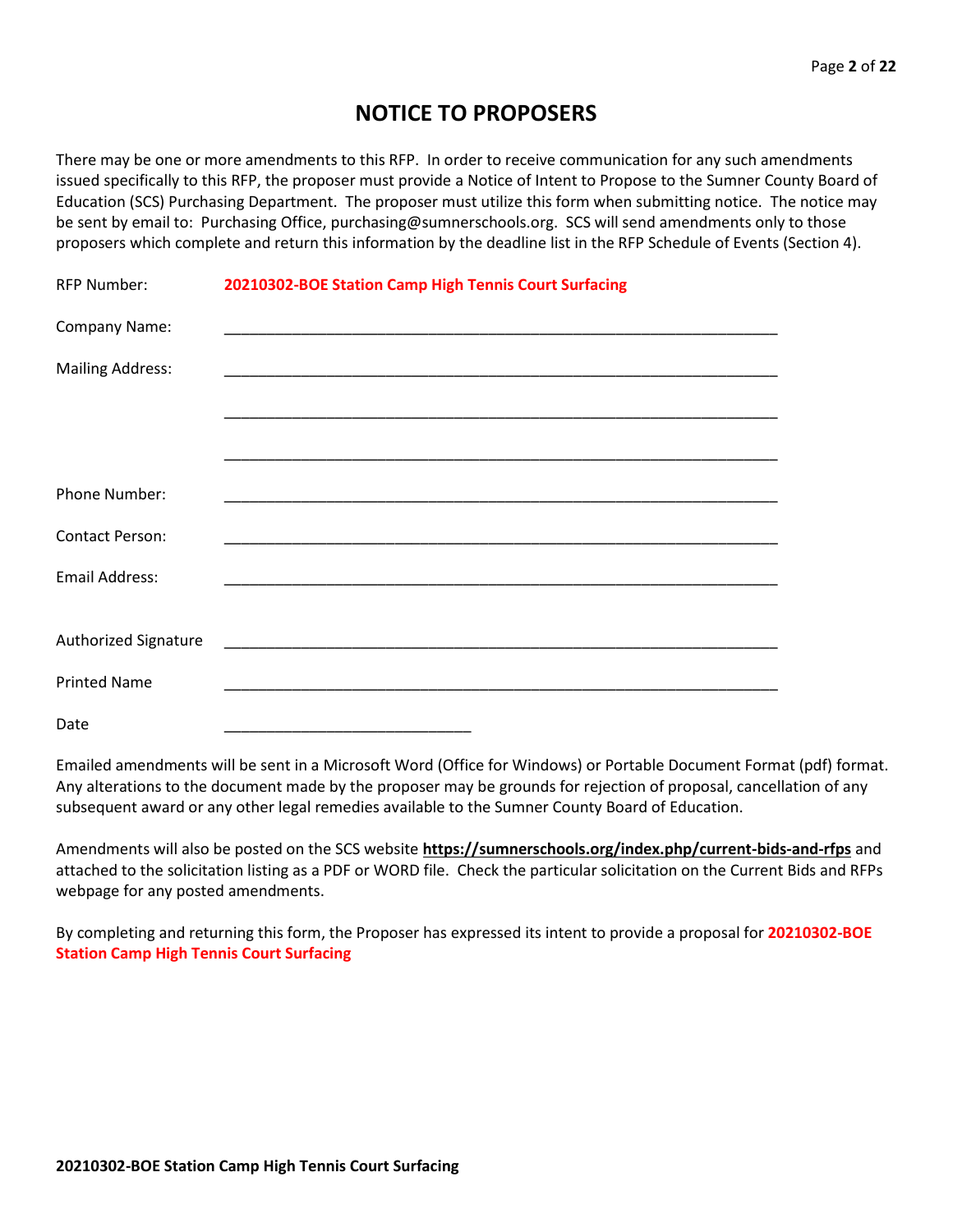# **TABLE OF CONTENTS**

- 1. Introduction/Overview
	- 1.1. Purpose
	- 1.2. Contact Information
- 2. Requirements
	- 2.1. Scope of Work/Specifications
	- 2.2. Contactor Obligations
- 3. Source Selection and Contract Award
- 4. Schedule of Events
- 5. Instructions for Proposal
	- 5.1. Required Forms
	- 5.2. New Vendors
	- 5.3. Acknowledgement of Insurance Requirements
	- 5.4. Clarification and Interpretation of RFP
	- 5.5. Proposal Package
	- 5.6. Delivery of Proposals
	- 5.7. Evaluation of Proposals
	- 5.8. Request for Clarification of Proposals
	- 5.9. Protests
- 6. Attachments
	- 6.1. Contact Information
	- 6.2. Bid Form/Certification
	- 6.3. References
	- 6.4. Certification of Non-Collusion & Debarment or Suspension
	- 6.5. Attestation Re Personnel
	- 6.6. Drug Free Workplace Affidavit
	- 6.7. IRS Form W-9
		- \**An online, fillable version can be found at https://www.irs.gov/pub/irs-pdf/fw9.pdf*
	- 6.8. Standard Terms & Conditions
	- 6.9. Vendor Checklist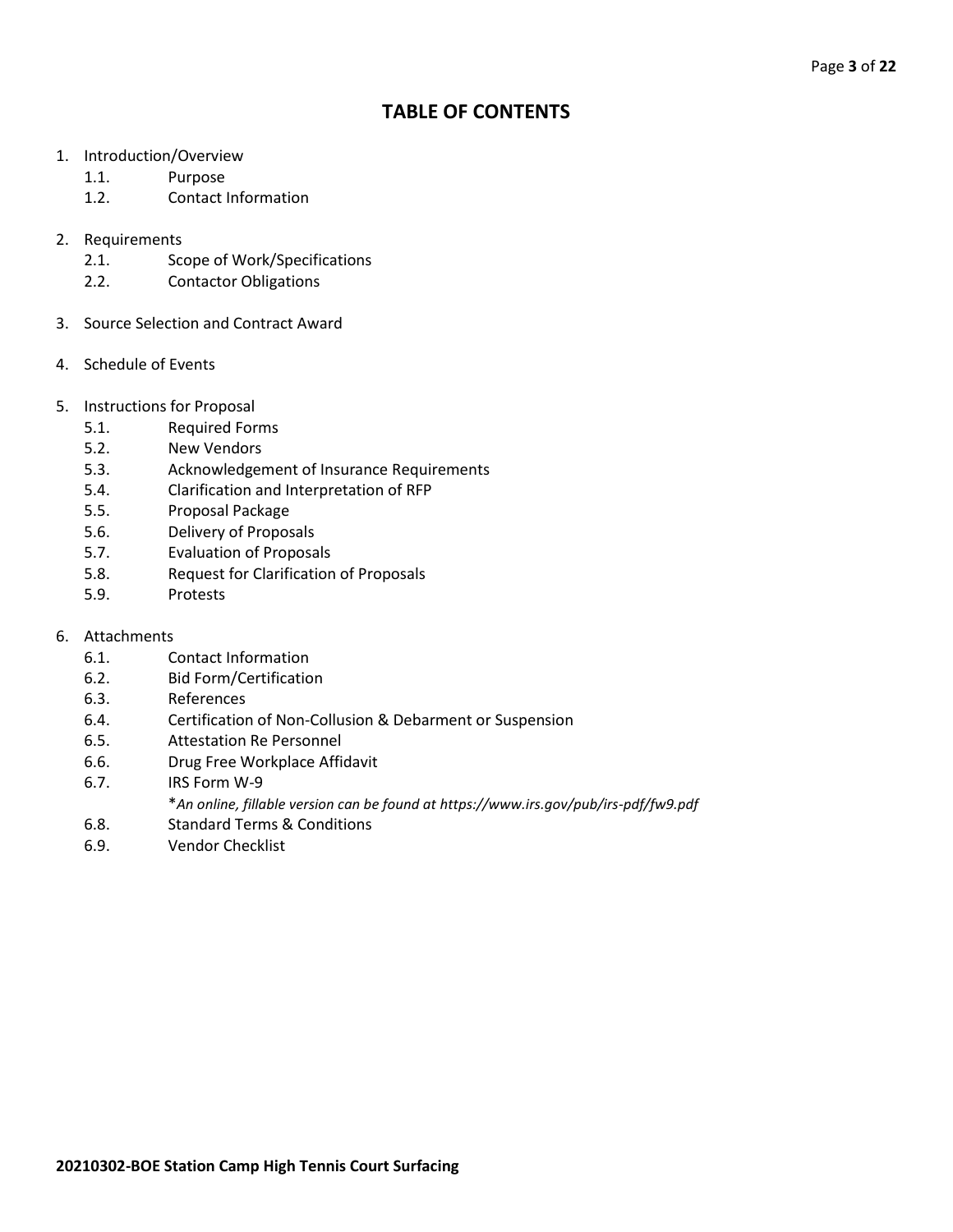#### 1. Introduction/Overview

## 1.1. Purpose

The Sumner County Board of Education (SCS) is requesting sealed proposals to furnish and install a sports surface on the existing asphalt tennis courts at Station Camp High as specified herein.

#### 1.2. Contact Information

Unauthorized contact regarding this RFP with employees or officials of SCS other than the Purchasing Supervisor named below may result in disqualification from this procurement process.

Interested parties must direct all communication regarding this RFP to the Purchasing Supervisor, who is SCSs only official point of contact for this RFP.

| <b>RFP Procedures</b>            |
|----------------------------------|
| Chris Harrison                   |
| <b>Purchasing Supervisor</b>     |
| 1500 Airport Road                |
| Gallatin, TN 37066               |
| chris.harrison@sumnerschools.org |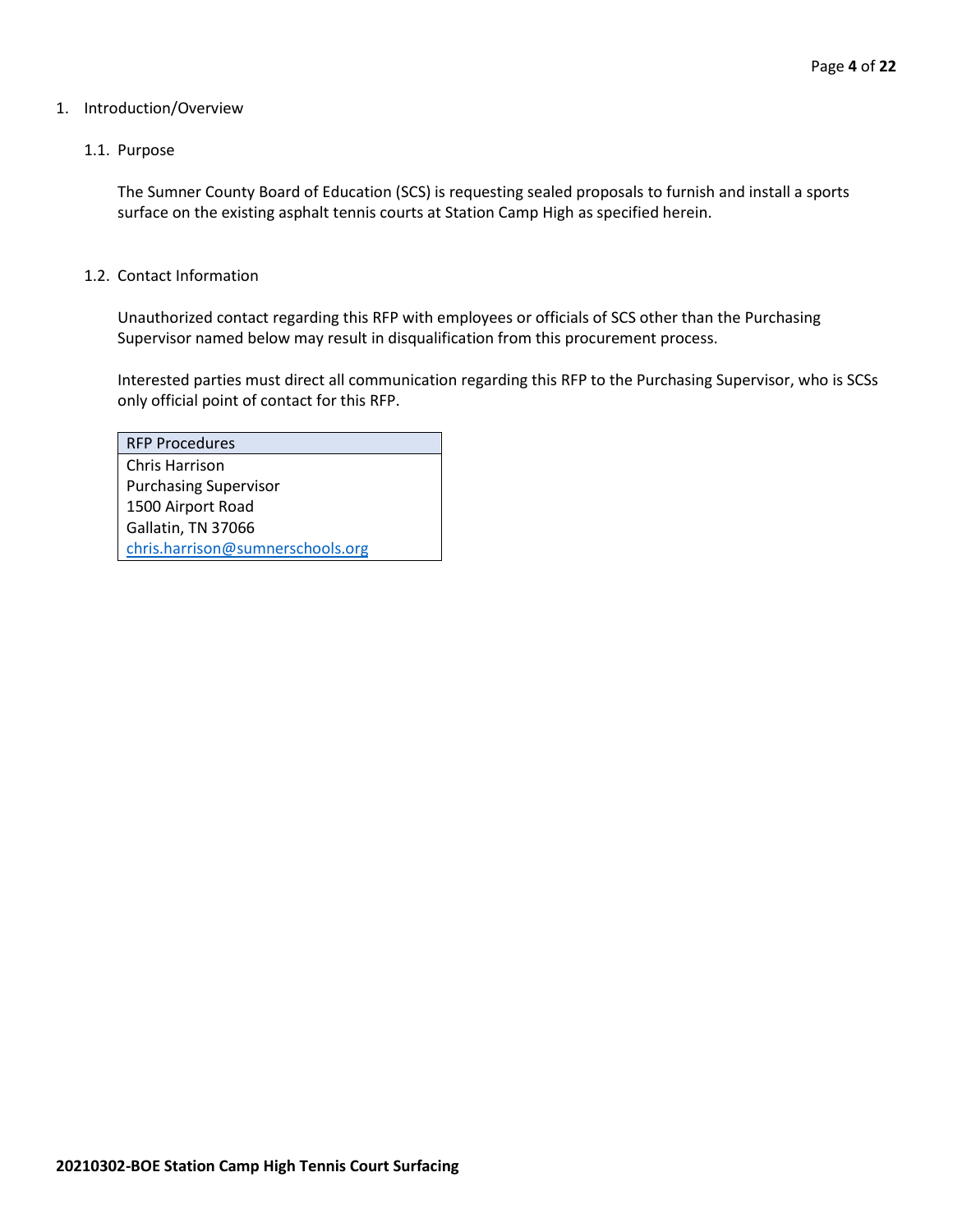# 2. Requirements

2.1. Scope of Work / Specifications

The Station Camp High Tennis Court resurfacing shall consist of preparing the existing court surfaces, repairing existing cracks, resurfacing the courts and striping for tennis courts.

A. Jobsite Location

Station Camp High 1040 Bison Trail Gallatin, TN 37066



B. Preparing the courts:

Prep entire court surface area including removing debris and/or vegetation for all structural cracks and around fence post footers. All loose debris shall be cleaned from the court surface. The entire court area, including any cracks, shall be cleaned.

Patch cracks using a product recommended by the court surfacing manufacturer.

C. Surface

Apply two coats of acrylic resurfacer to provide smooth underlayment for application of the color coating. The resurfacer shall be an acrylic resurfacer for tennis courts that conforms to the latest specifications as distributed by the approved manufacturers.

Apply two coats of color coating to the prepared surface in accordance with the manufacturer's latest instructions. The court shall be maroon (inside of the lines) and the perimeter shall be gray. The Contractor shall make color swatches available to the owner for approval prior to ordering the color coating. The color coating shall conform to the latest specifications as distributed by the approved manufacturers.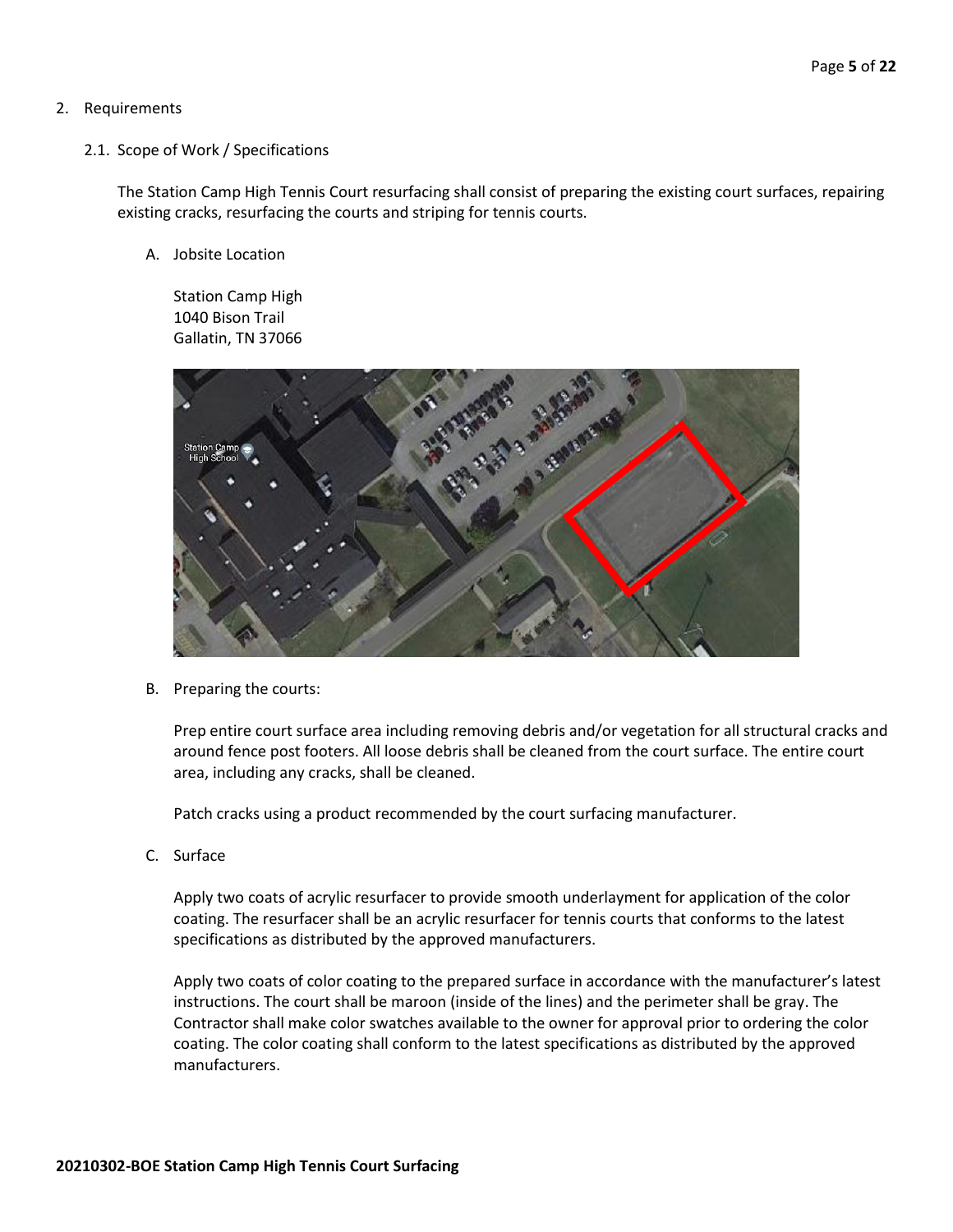After the final application of color coating has thoroughly dried, two inch (2") white playing lines shall be accurately laid out, taped and painted in accordance to U.S. Tennis Association guidelines. A total of three courts shall be laid out. Ragged lines will not be accepted. White line paint shall conform to the latest specifications as distributed by the approved manufacturers.

#### D. Approved Manufacturers

Manufacturing of the crack filler/crack repair system, acrylic resurfacer, color coating and playing lines shall conform to the latest specifications as distributed by the following approved manufacturers:

**Nova Sports USA, Inc.** 8 Commercial Way Milford, MA 01757

**Laykold Sport and Recreational Surfaces by Advanced Polymer Technology Corp.** 109 Conica Lane Harmony, PA 16037

**SportsMaster Sport Surfaces** PO Box 2277 Sandusky, OH 44870

**California Sports Surfaces** 150 Dascomb Road Andover, MA 01810

E. Net and Post

The Contractor shall provide and install three new nets and posts that conform to U.S. Tennis Association guidelines.

F. Warranty

The Contractor shall provide a 1-year warranty to cover bubbling and peeling.

# 2.2. Standard Contractor Obligations

- Shall provide and obtain all necessary materials, equipment and labor to perform all items listed in the Scope of Work.
- Shall provide and obtain all necessary permits and schedule all necessary inspections with Local, County, etc. agencies as required by law.
- Shall dispose of all generated waste materials in compliance with all Local, State and Federal guidelines, regulations and requirements.
- Shall have property trained and experienced staff to facilitate the services specified in the Scope of Work. If applicable, the Contractor shall provide documentation that staff has received the manufacturers' certification to complete the services specified in the Statement of Work.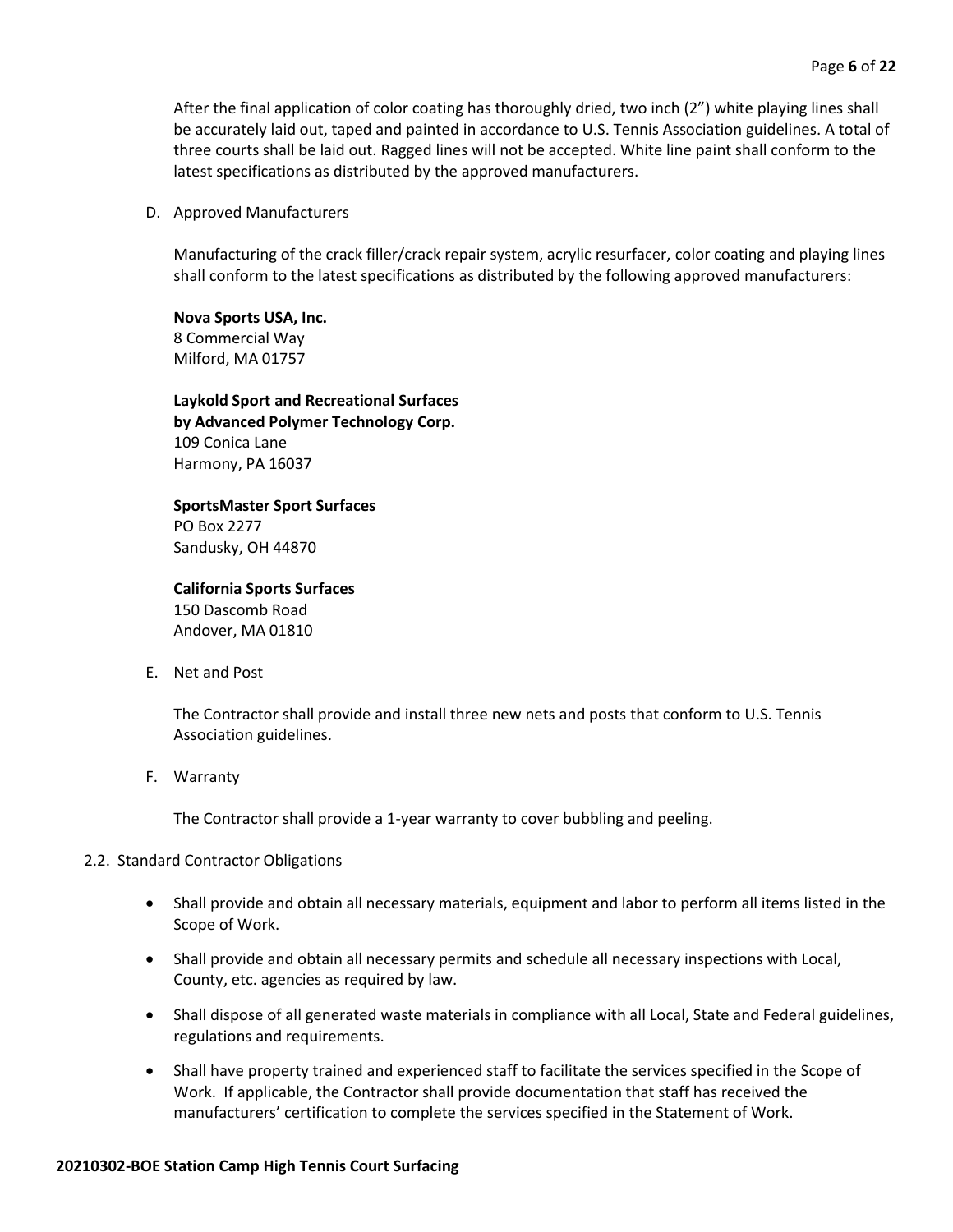- 3. Source Selection and Contract Award
	- Award(s), if made, will be made to the Responsive and Responsible proposer(s) whose proposal is most advantageous to SCS, taking into consideration price and the other evaluation criteria set forth in the RFP.
		- o General Criteria to be determined "Responsive"
			- Does the proposal include all required information, included completed attachment forms and affidavits?
			- Was the proposal delivered on or before the stated deadline? Did it include the required number of copies (hard & electronic)?
		- o General Criteria to be determined "Responsible"
			- Does the Proposer demonstrate an understanding of SCSs needs and proposed approach to the project?
			- Does the Proposer possess the ability, capacity, skill and financial resources to provide the service?
			- Can the Proposer take upon itself the responsibilities set forth in the RFP and produce the required outcomes in a timely fashion?
			- **■** Does the Proposer have the character, integrity, reputation, judgement, experience and efficiency required for the project?
	- SCS reserves the right to enter into discussions with Proposers which have submitted proposals determined to be reasonably like of being considered for selection to assure a full understanding of and responsiveness to the RFP requirements. Every effort shall be afforded to assure fair and equal treatment with respect to the opportunity for discussion and/or revision of their respective proposals.
	- Upon mutual agreement by both parties, SCS shall grant the right to extend the terms, conditions and prices of contract(s) awarded from this RFP to other Institutions (such as State, Local and/or Public Agencies) who express an interest in participating in any contract that results from this RFP. Each of the "piggyback" Institutions will issue their own purchasing documents for purchase of the goods/services. Proposer agrees that SCS shall bear no responsibility or liability for any agreements between Proposer and the other Institution(s) who desire to exercise this option.

#### 4. Schedule of Events

| <b>RFP Issued</b>              | February 11, 2021                        |
|--------------------------------|------------------------------------------|
| <b>RFP Submission DEADLINE</b> | $\frac{1}{2}$ March 2, 2021 @ 10:00 a.m. |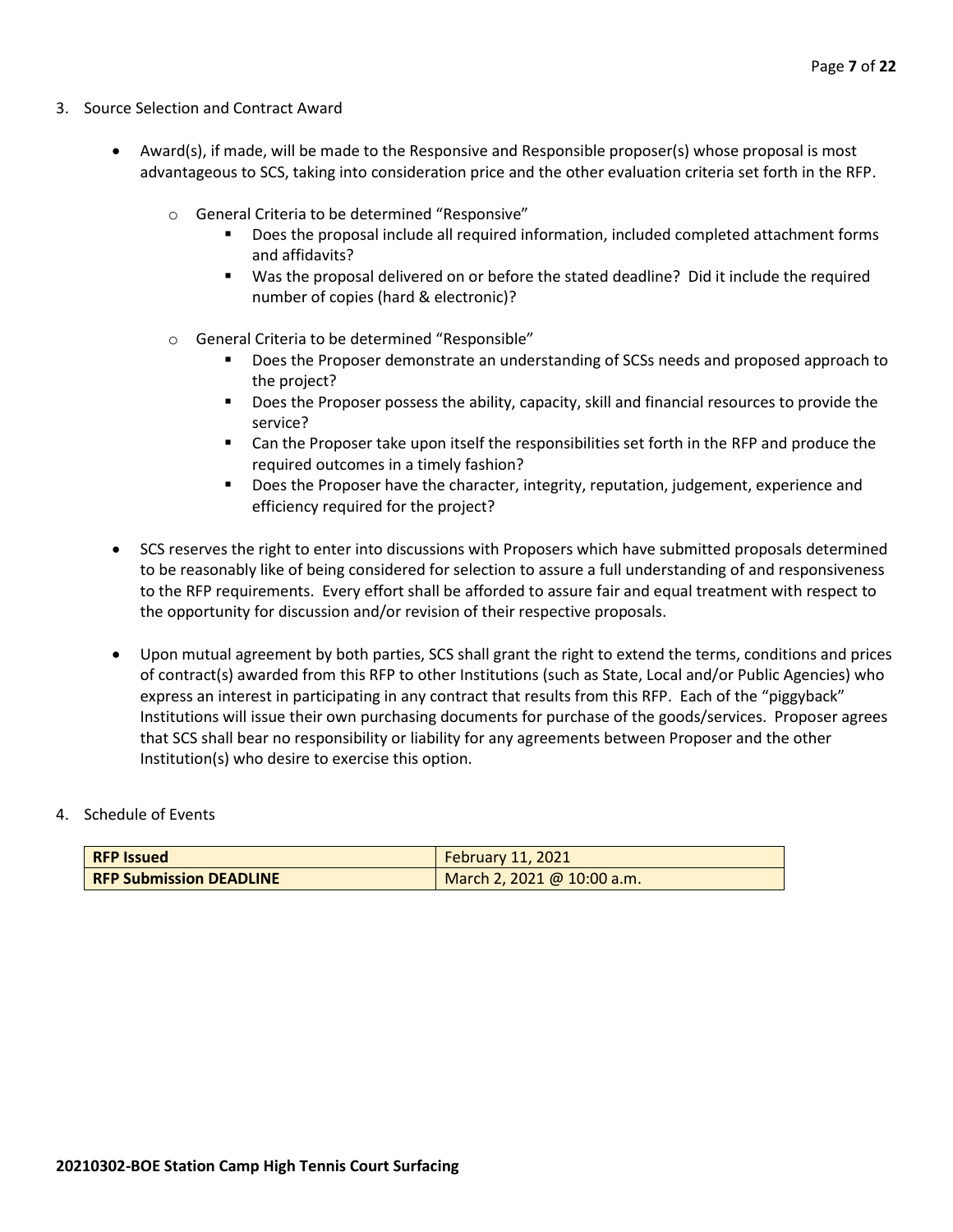# 5. Instructions for Proposal

#### 5.1. Required Forms

- Proposer must complete and submit the Attachments in Section 6. Attachments may be omitted depending on the RFP requirements. Refer to the Table of Contents for omitted Attachments.
- Evidence of a valid State of Tennessee Business License and/or Sumner County Business License.
- For all vendors with annual purchases in excess of \$50,000; a Sumner County Business License must be on file with the SCS Finance Department. Evidence of the license must be provided within ten (10) working days following notification of award; otherwise, SCS may rescind its acceptance of the Proposer's proposal.
- Copy of State of Tennessee License (if applicable) in respective field.
- If applicable, the Proposer must include a copy of the contract(s) the Proposer will submit to be signed.

#### 5.2. New Vendors

- To comply with Internal Revenue Service requirements, all vendors who perform any type of service are required to have a current IRS Form W-9 on file with the SCS Finance Department. It is a mandatory requirement to complete the IRS Form W-9 (Attachment 6.9) included in this RFP.
- To comply with the **Tennessee Lawful Employment Act (50-1-702 and 50-1-703)**, non-employees (individuals paid directly by the employer in exchange for the individual's labor or services) must have on file one (1) of the following documents:
	- o A valid Tennessee driver's license or photo identification;
	- $\circ$  A valid driver's license or photo identification from another state where the license requirements are at least as strict as those in Tennessee;
	- o A birth certificate issued by a U.S. state, jurisdiction or territory;
	- o A U.S. government issued certified birth certificate;
	- o A valid, unexpired U.S. passport;
	- o A U.S. certificate of birth abroad (DS-1350 or FS-545)
	- o A report of birth abroad of a U.S. citizen (FS-240);
	- o A certificate of citizenship (N560 or N561);
	- o A certificate of naturalization (N550, N570 or N578);
	- o A U.S citizen identification card (I-197 or I-179); or
	- $\circ$  Valid alien registration documentation or other proof of current immigration registration recognized by the United States Department of Homeland Security that contains the individual's complete legal name and current alien admission number or alien file number (or numbers if the individual has more than one number).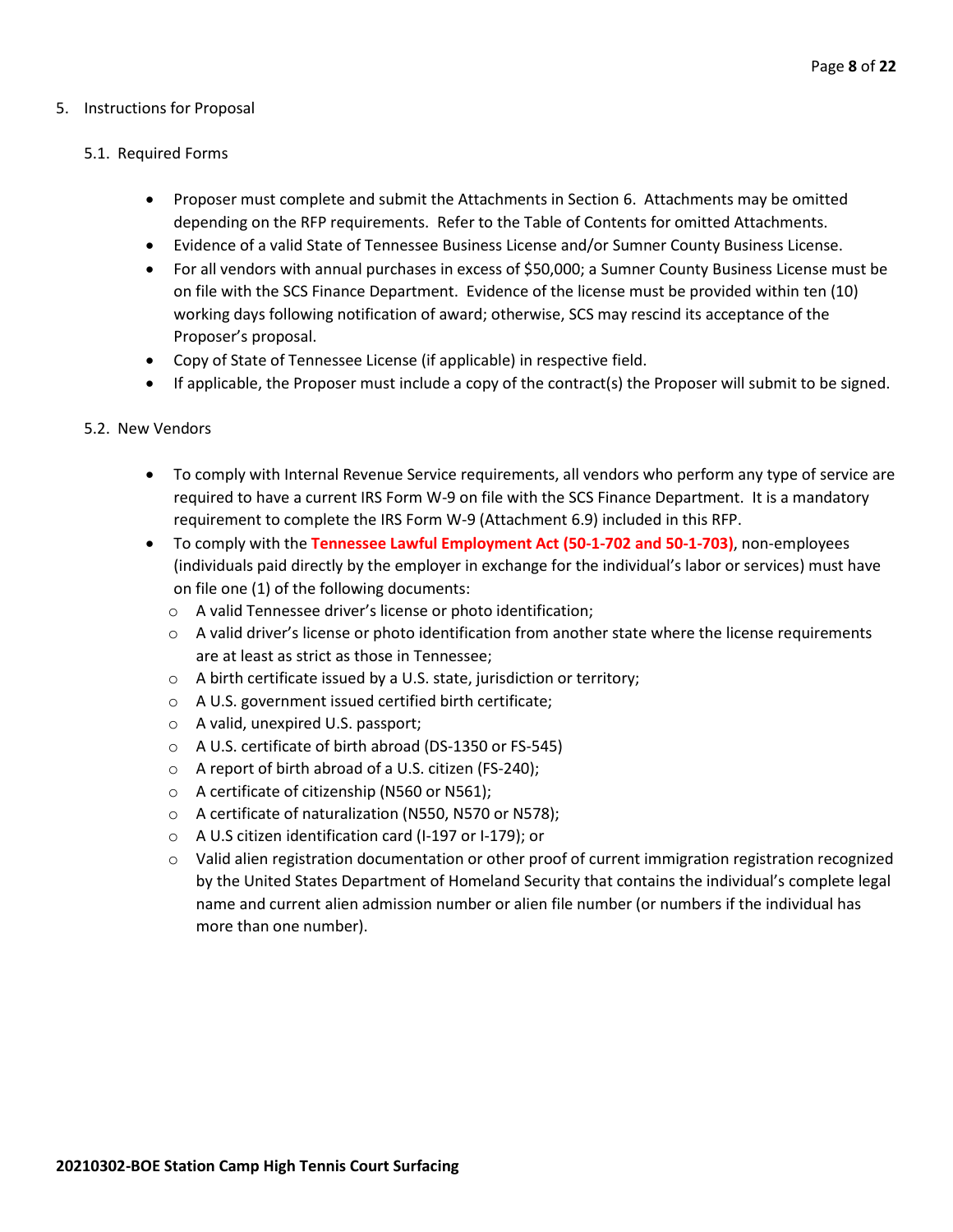# 5.3. Acknowledgement of Insurance Requirements

By submitting a proposal, Proposer acknowledges that it has read and understands the insurance requirements for the proposal. The Proposer who may have employees, contractors, subcontractors or agents working on SCS properties shall carry current certificates for general and professional liability insurance and for workers' compensation as indicated below. The owner or Principal of each Proposer must also be insured by workers' compensation if they perform any of the services on SCS properties. There will be no exceptions to the insurance requirement. Proposer also understands that the evidence of required insurance must be submitted within fifteen (15) working days following notification of its offer being accepted; otherwise, SCS may rescind its acceptance of the Proposers proposal.

# • **General Liability**

| <b>General Aggregate</b> | \$2,000,000 |
|--------------------------|-------------|
| Each Occurrence          | \$1,000,000 |

# • **Workers Compensation**

| <b>Workers Compensation</b> | <b>Tennessee Statutory Limits</b> |
|-----------------------------|-----------------------------------|
| <b>Employer's Liability</b> | \$500,000                         |

# 5.4. Clarification and Interpretation of RFP

The words "must" and "shall" in the RFP indicate mandatory requirements. Taking exception to any mandatory requirement shall be considered grounds for rejection. There are other requirements that SCS considers important but not mandatory. It is important to respond in a concise manner to each section and submit an itemized list of all exceptions.

# 5.5. Proposal Package

The package containing the proposal must be sealed and clearly marked on the outside of the package:

# **"20210302-BOE Station Camp High Tennis Court Surfacing" DO NOT OPEN**

All sealed proposals packages must include all of the following. Any sealed proposals are subject to rejection as non-conforming if any applicable item is not included.

- One (1) Complete Original
- One (1) electronic format (CD/USB Drive)
- Original Signature on Original Proposal. NO copied or digital signatures.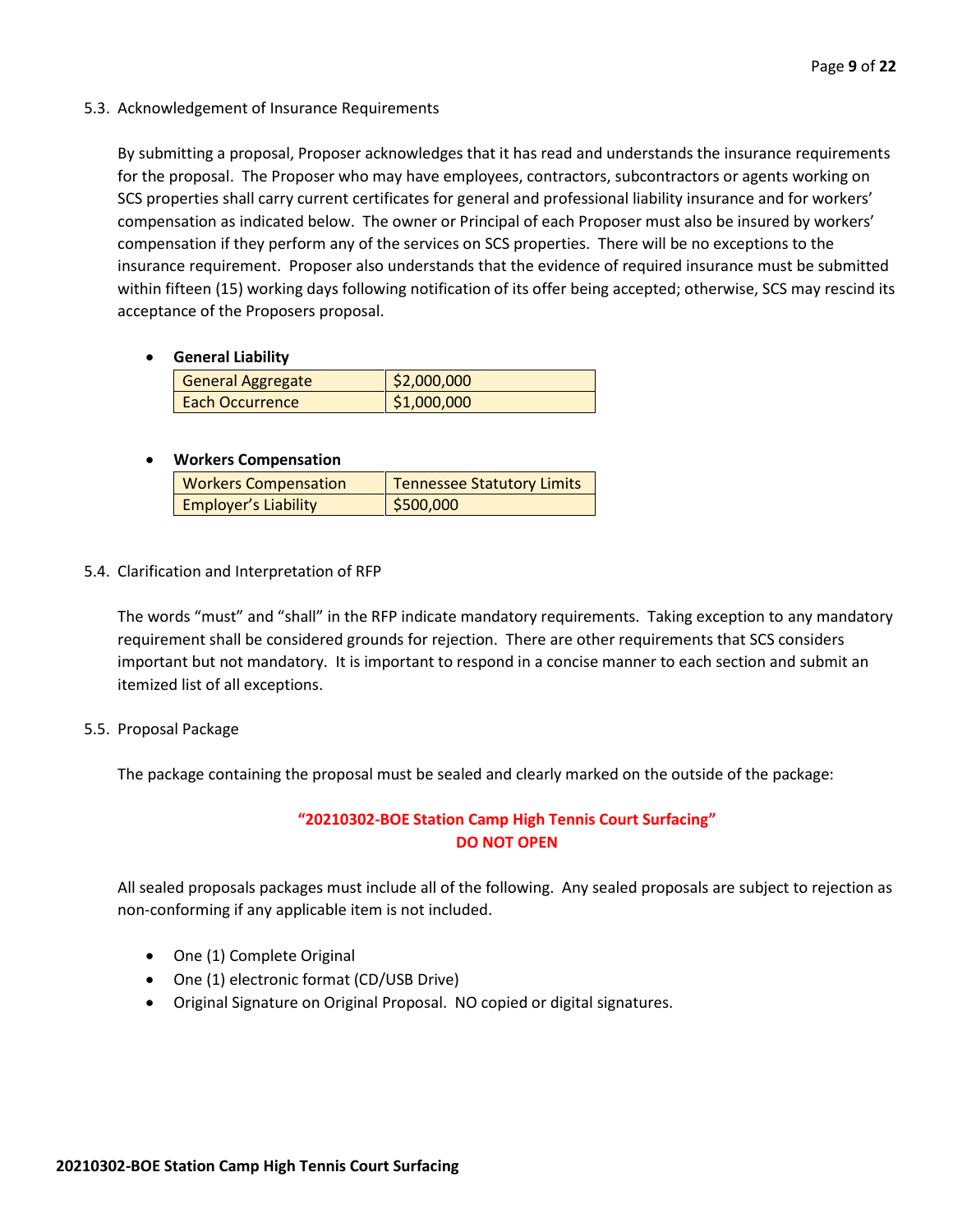# The outside of the proposal package must be labeled as follows (if applicable) per **T.C.A § 62-6-119**:

- 1. The name, license number, expiration date thereof, and license classification of the contractor applying to bid for the prime contract;
- 2. The name, license number, expiration date thereof, and license classification of the contractor applying to bid for the masonry contract where the total cost of the materials and labor for the masonry portion of the construction project exceeds one hundred thousand dollars (\$100,000);
- 3. The name, license number, expiration date thereof, and license classification of the contractor applying to bid for the electrical, plumbing, heating, ventilation, or air conditioning contracts except when such contractor's portion of the construction project is less than twenty-five thousand dollars (\$25,000);
- 4. For each vertical closed loop geothermal heating and cooling project, the company name, department of environment and conservation license number, classification (G, L or G,L) and the expiration date, except when the geothermal portion of the construction project is in an amount less than twenty-five thousand dollars (\$25,000);
- 5. Prime contractor bidders who are to perform the masonry portion of the construction project which exceeds one hundred thousand dollars (\$100,000), materials and labor, the electrical, plumbing, heating, ventilation or air conditioning or the geothermal heating and cooling must be so designated; and
- 6. Only one (1) contractor in each of the classifications listed above shall be written on the bid envelope.

Failure of any bidder to furnish the required information shall void such bid and such bid shall not be considered.

#### 5.6. Delivery of Proposals

Sealed proposals will be accepted until **March 2, 2021 @ 10:00 a.m. Local Time**. Proposals received after that time will be deemed invalid. Vendors mailing proposal packages must allow sufficient time to ensure receipt of their package by the time specified. SCS shall not accept proposals via electronic transmission such as email, fax, etc. There will be no exceptions. Proposals will be opened and read aloud. The reading of the bids will begin at **10:00 a.m. Local Time**.

Due to the nature of deliveries to the SCS Support Services Facility by carriers such as UPS, FedEx and such like; the proposal package will be accepted if the date and time on the delivery confirmation are indicated to be on or before the Proposal Deadline.

Delivery Address: Sumner County Board of Education Attn: Purchasing Supervisor 1500 Airport Road Gallatin, TN 37066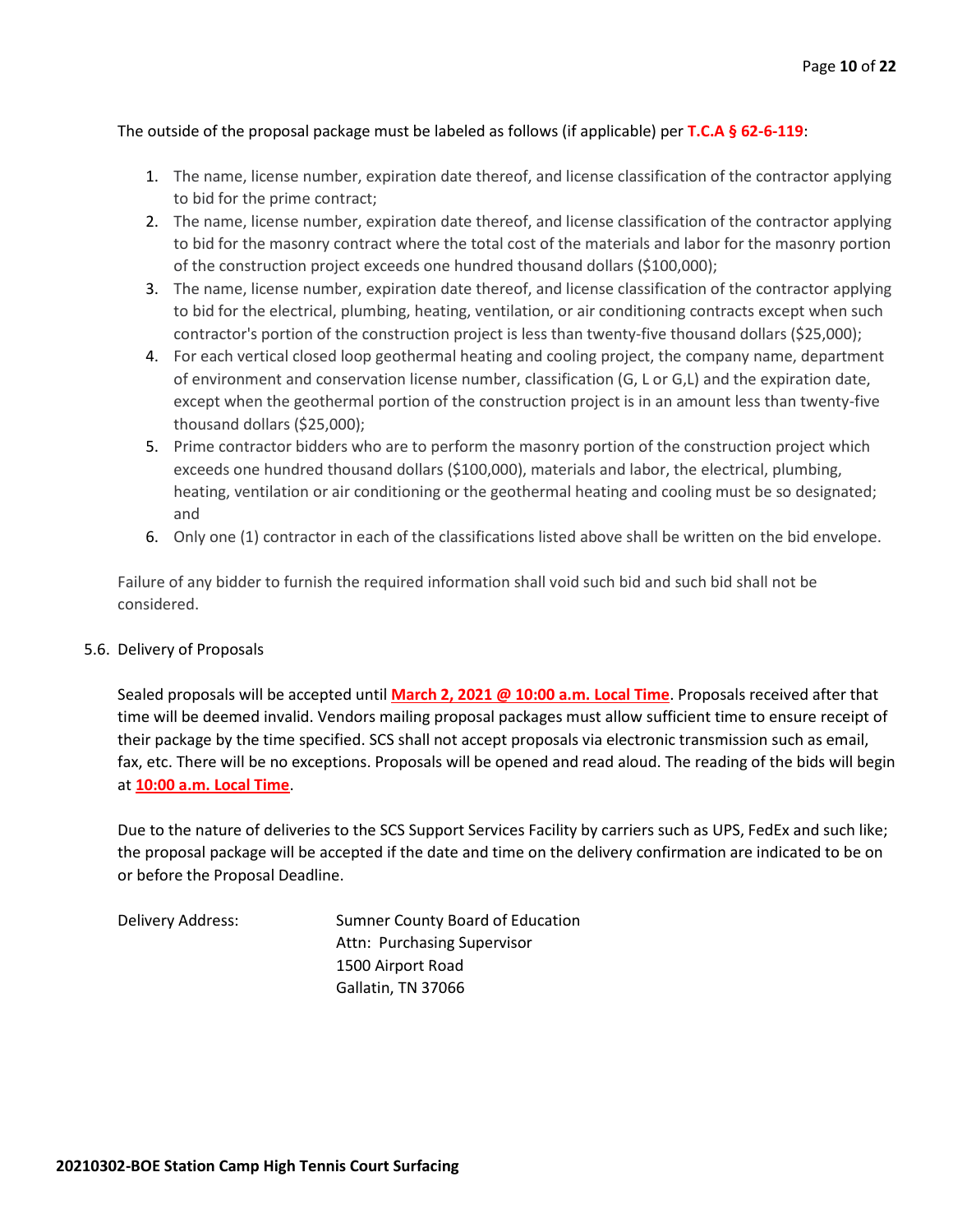#### 5.7. Evaluation of Proposals

The SCS Purchasing Supervisor will first examine the proposals to reject those that are clearly non-responsive to the stated requirements. Proposers who are determined to be non-responsive and/or non-responsible will be notified of this determination.

The evaluation process will include the following factors:

- Company Experience and Qualifications
	- o The nature and scope of the Proposers business.
	- $\circ$  The number of years the Proposer has been licensed to do business.
	- $\circ$  The number of years the Proposer has been providing the requested services.
	- o How many similarly sized or larger K-12 clients have you contract with?
- Compensation/Price Data
	- o Address all costs associated with performance of the contracted services.
- Past Performance and References
	- $\circ$  Provided a minimum of three (3) client references for similar projects in size and scope successfully completed by Proposer within the last three (3) years. Attachment 6.3.
	- $\circ$  SCS may also consider other sources of pertinent past performance information, including the districts own experience with the Proposer.
- 5.8. Request for Clarification of Proposals

Requests for clarification of proposals shall be distributed by the Purchasing Supervisor in writing (or email).

## 5.9. Protests

In the event that any interested party finds any part of the listed specifications, terms or conditions to be discrepant, incomplete or otherwise questionable in any respect; it shall be the responsibility of the concerned party to notify the SCS Purchasing Office of such matters immediately upon receipt of the RFP. All notifications must be sent to the Purchasing Supervisor via email at [purchasing@sumnerschools.org.](mailto:purchasing@sumnerschools.org)

Any actual or prospective Proposer who is aggrieved in connection with the RFP or award of a contract may protest to the Purchasing Supervisor and/or the Sumner County Board of Education at its regularly scheduled meeting.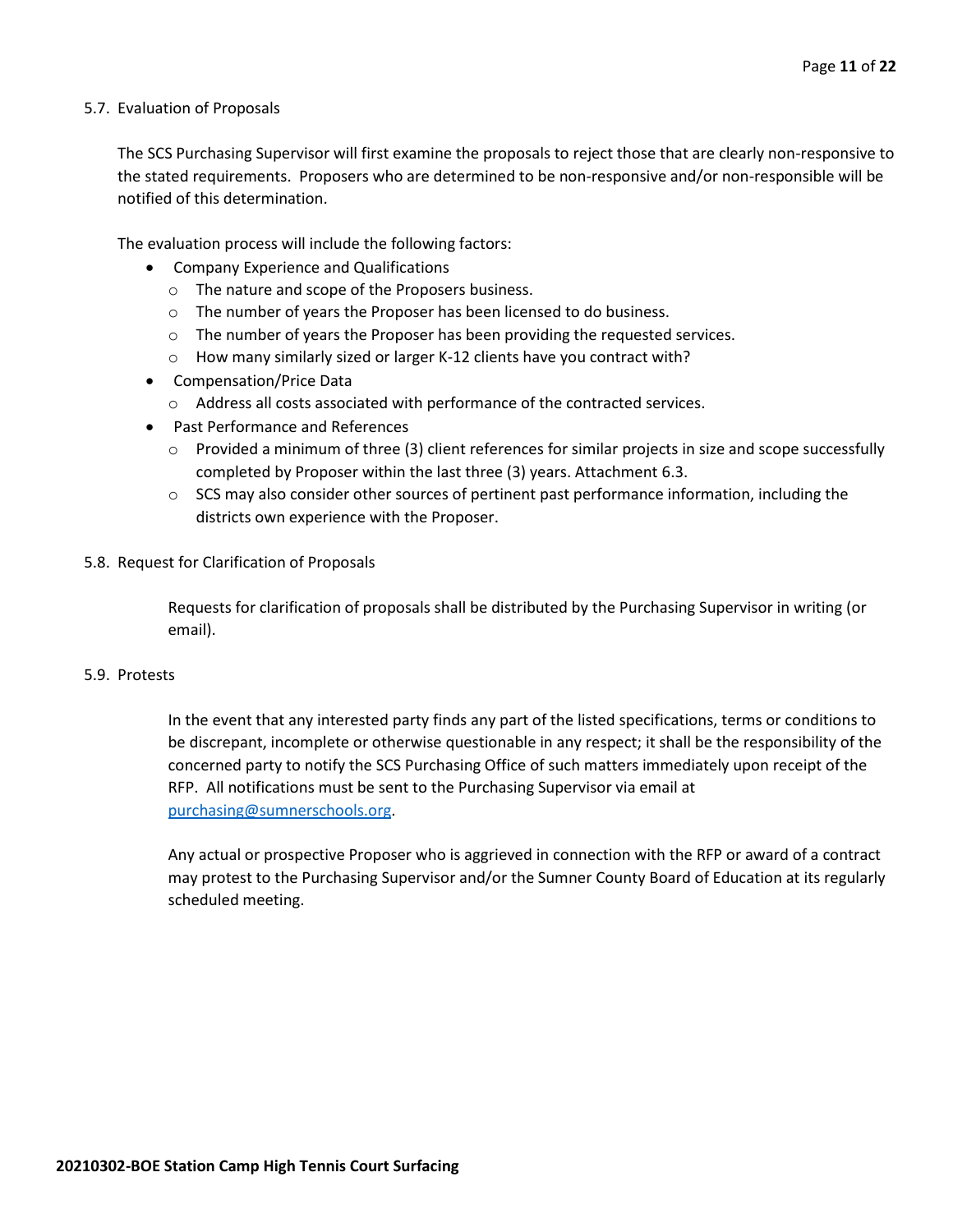## **ATTACHMENT 6.1 - Contact Information**

| <b>Company Legal Name:</b>                 |          |
|--------------------------------------------|----------|
| <b>Company Official Address:</b>           |          |
|                                            |          |
| Company Web Site (URL):                    |          |
|                                            |          |
|                                            |          |
| Contact Person for project administration: |          |
|                                            |          |
|                                            |          |
|                                            |          |
|                                            | (office) |
|                                            | (mobile) |
|                                            |          |
|                                            |          |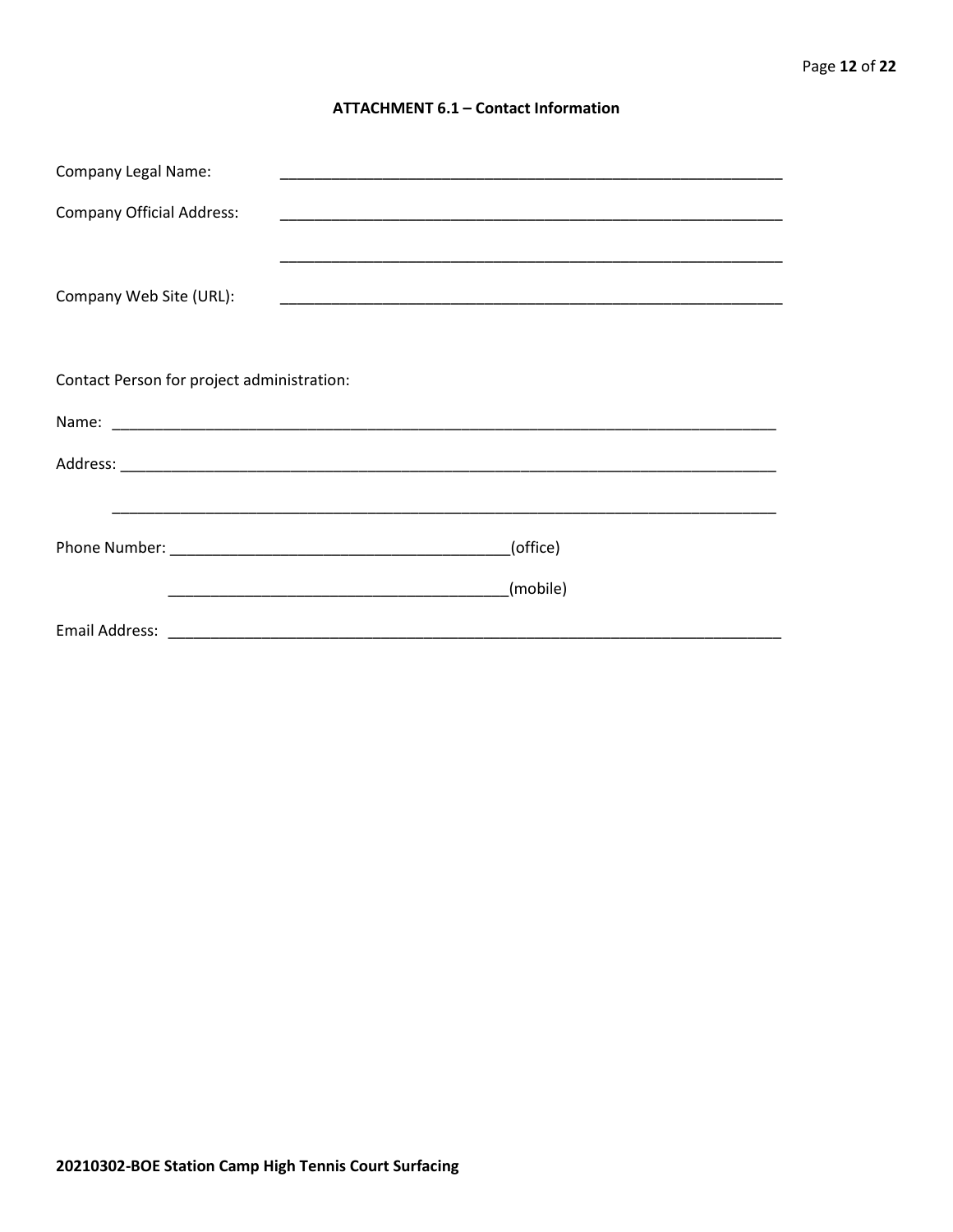

Attn: Purchasing Supervisor 1500 Airport Road Gallatin, TN 37066

**ATTACHMENT 6.2 – Bid Form/Certification 20210302-BOE Station Camp High Tennis Court Surfacing**

Date

# **Station Camp High Project \$**\_\_\_\_\_\_\_\_\_\_\_\_\_\_\_\_\_\_\_\_\_\_\_\_\_\_\_\_\_\_\_\_\_\_

By checking this box, Proposer agrees that SCS reserves the right to extend the terms, conditions and prices of this contract to other Institutions (such as State, Local and/or Public Agencies) who express an interest in participating in any contract that results from this RFP. Each of the piggyback Institutions will issue their own purchasing documents for the goods/service. Proposer agrees that SCS shall bear no responsibility or liability for any agreements between Proposer and the other Institution(s) who desire to exercise this option.

By Signing below, Proposer certifies they have carefully examined all instructions, requirements, specifications, terms and conditions of the RFP and certifies:

- It is a reputable company regularly engaged in providing goods and/or services necessary to meet the requirements, specifications, terms and conditions of the RFP.
- All statements, information and representations prepared and submitted in response to the RFP are current, complete, true and accurate. Proposer acknowledges that the Sumner County Board of Education (SCS) will rely on such statements, information and representations in selecting the successful proposer(s).
- That the prices quoted shall be SCSs pricing for the products and/or service.
- It shall be bound by all statements, representations, warranties and guarantees made in its proposal.
- Proposer acknowledges that the contract may be canceled if any conflict of interest or appearance of a conflict of interest is discovered by SCS, in its sole discretion.
- All purchase orders must be duly authorized and executed by SCS and subject to the terms and conditions of the RFP.

| Authorized Signature                                                                                             |
|------------------------------------------------------------------------------------------------------------------|
| Title<br><u> 1989 - Johann Stoff, Amerikaansk politiker († 1908)</u>                                             |
|                                                                                                                  |
| Vendor Legal Name Name and Service Communications of the Communication of the Communication of the Communication |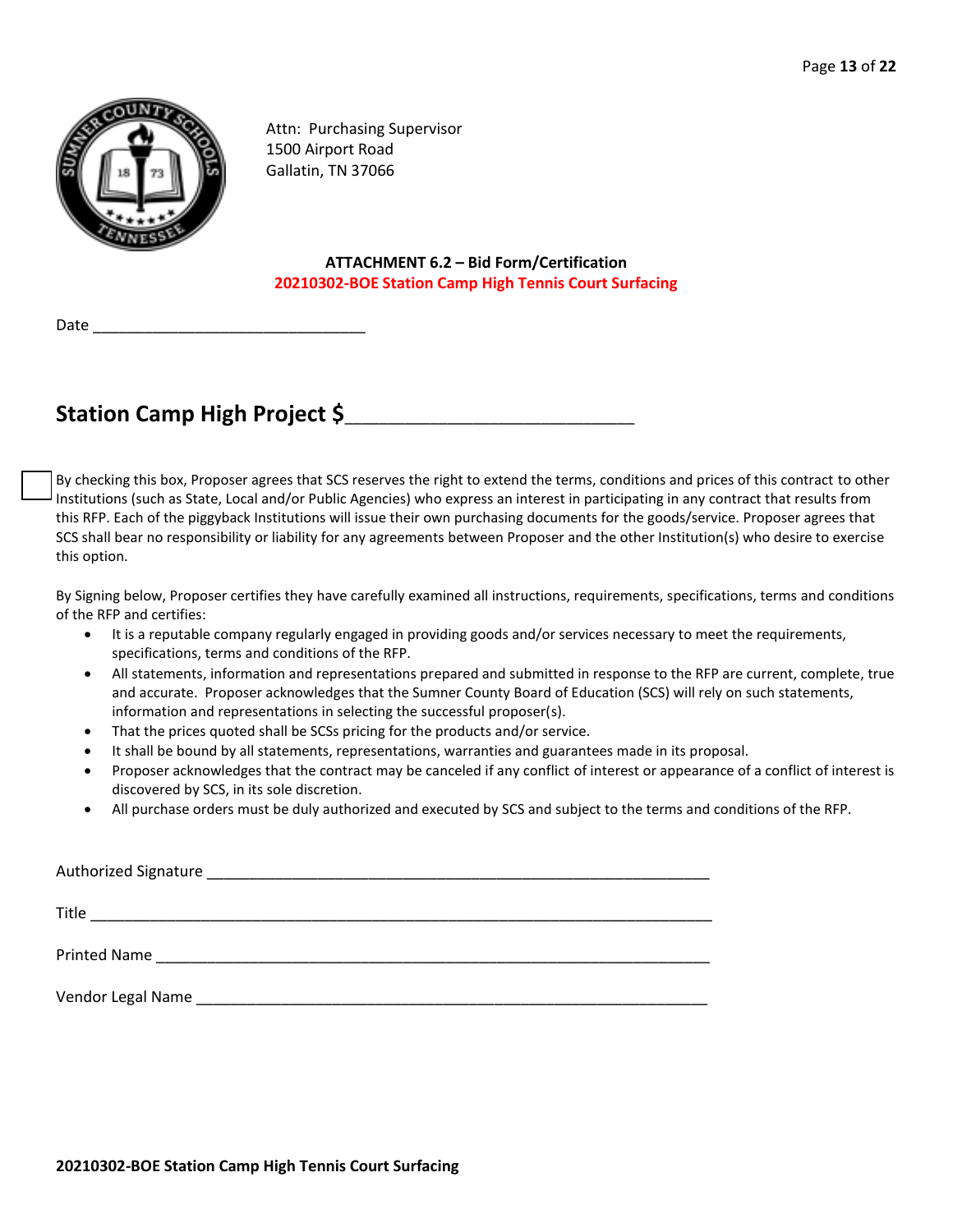# **ATTACHMENT 6.3 - References**

| 1. |                                     |  |
|----|-------------------------------------|--|
|    |                                     |  |
|    |                                     |  |
|    |                                     |  |
|    |                                     |  |
|    |                                     |  |
| 2. |                                     |  |
|    |                                     |  |
|    |                                     |  |
|    |                                     |  |
|    |                                     |  |
|    |                                     |  |
| З. |                                     |  |
|    |                                     |  |
|    |                                     |  |
|    |                                     |  |
|    |                                     |  |
|    |                                     |  |
|    |                                     |  |
|    | 4. Project Name/Location: _________ |  |
|    |                                     |  |
|    |                                     |  |
|    |                                     |  |
|    |                                     |  |

\*Proposers may copy this page and submit additional references.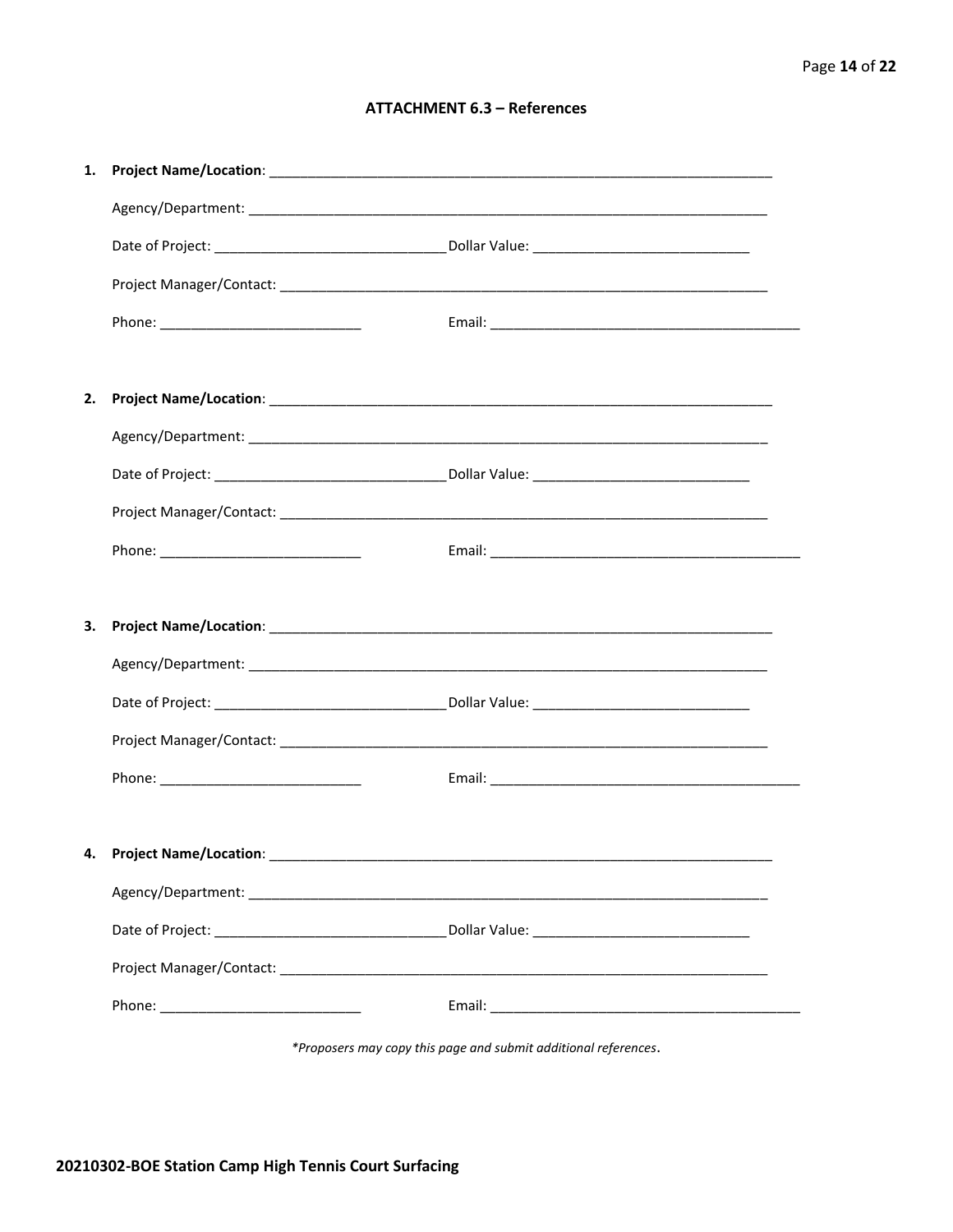## **ATTACHMENT 6.4 – Certification of Non-Collusion & Debarment or Suspension**

The undersigned Proposer certifies that they are duly authorized to execute this contract, that this company, corporation, firm, partnership or individual has not prepared this proposal in collusion with any other respondent, and that the contents of this proposal as to prices, terms or conditions of said proposal have not been communicated by the undersigned nor by any employee or agent to any other person engaged in this type of business prior to the official opening of this proposal.

The undersigned Proposer certifies, to the best of its knowledge and belief, that it and its principals:

- Are not presently debarred, suspended, proposed for debarment, declared ineligible or voluntarily excluded from participation in transactions under federal non-procurement programs by any federal department or agency;
- Have not, within the three-year period preceding the proposal, had one or more public transactions (federal, state or local) terminated for cause or default; and
- Are not presently indicated or otherwise criminally or civilly charged by a government entity (federal, state or local) and have not, within the three-year period preceding the bid, been convicted or had a civil judgement rendered against it:
	- $\circ$  For the commission of fraud or a criminal offense in connection with obtaining, attempting to obtain or performing a public transaction (federal, state or local) or a procurement contract under such a public transaction;
	- $\circ$  For the violation of federal or state antitrust statutes, including those proscribing price fixing between competitors, the allocation of customers between competitors, or bid rigging; or
	- o For the commission of embezzlement, theft, forgery, bribery, falsification or destruction of records, making false statements, or receiving stolen property.

I understand that a false statement on this certification may be grounds for the rejection of this proposal or the termination of the award. In addition, under 18 U.S.C. 1001, a false statement may result in a fine of up to \$10,000 or imprisonment for up to five years, or both.

Company: \_\_\_\_\_\_\_\_\_\_\_\_\_\_\_\_\_\_\_\_\_\_\_\_\_\_\_\_\_\_\_\_\_\_\_\_\_\_\_\_\_\_\_\_\_\_\_\_\_\_\_\_\_\_\_\_\_\_\_\_\_\_\_\_\_\_\_\_\_\_\_\_\_\_\_\_

Respondent Signature: \_\_\_\_\_\_\_\_\_\_\_\_\_\_\_\_\_\_\_\_\_\_\_\_\_\_\_\_\_\_\_\_\_\_\_\_\_\_\_\_\_\_\_\_\_\_\_\_\_\_\_\_\_\_\_\_\_\_\_\_\_\_\_\_\_\_

Respondent (Print Name & Title): \_\_\_\_\_\_\_\_\_\_\_\_\_\_\_\_\_\_\_\_\_\_\_\_\_\_\_\_\_\_\_\_\_\_\_\_\_\_\_\_\_\_\_\_\_\_\_\_\_\_\_\_\_\_\_\_\_

Date: \_\_\_\_\_\_\_\_\_\_\_\_\_\_\_\_\_\_\_\_\_\_\_\_\_\_\_\_\_\_\_\_\_\_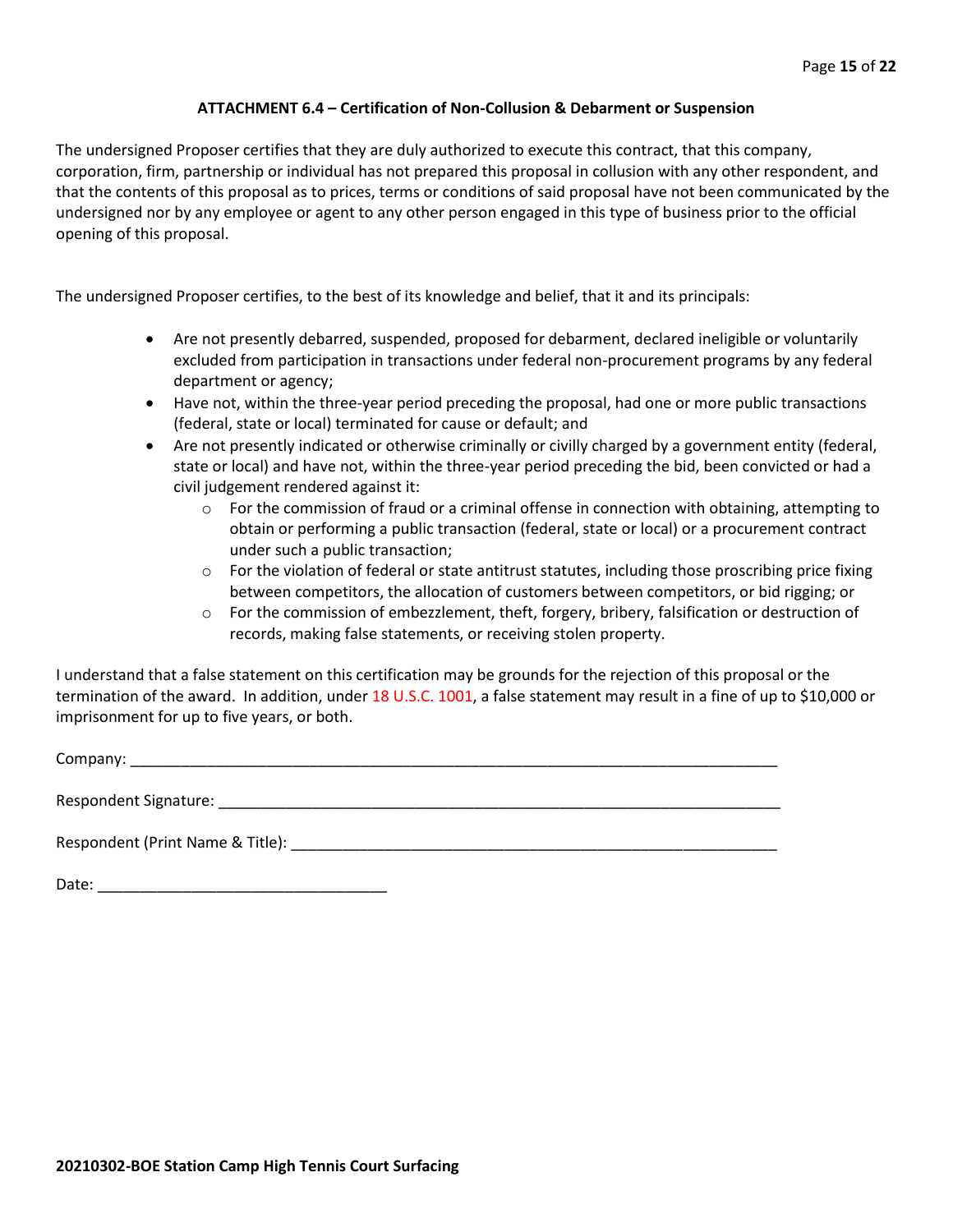#### **ATTACHMENT 6.5 – Attestation Re Personnel**

# **ATTESTATION RE PERSONNEL USED IN CONTRACT PERFORMANCE**

| CONTRACTOR LEGAL ENTITY NAME:                                          |  |
|------------------------------------------------------------------------|--|
| FEDERAL EMPLOYER IDENTIFICATION NUMBER:<br>(or Social Security Number) |  |

**The Contractor, identified above, does hereby attest, certify, warrant and assure that the Contractor shall not knowingly utilize the services of an illegal immigrant in the performance of this Contract and shall not knowingly utilize the services of any subcontractor who will utilize the services of an illegal immigrant in the performance of this Contract, T.C.A. § 12-3-309.**

SIGNATURE & DATE:

*NOTICE: This attestation MUST be signed by an individual empowered to contractually bind the Contractor.*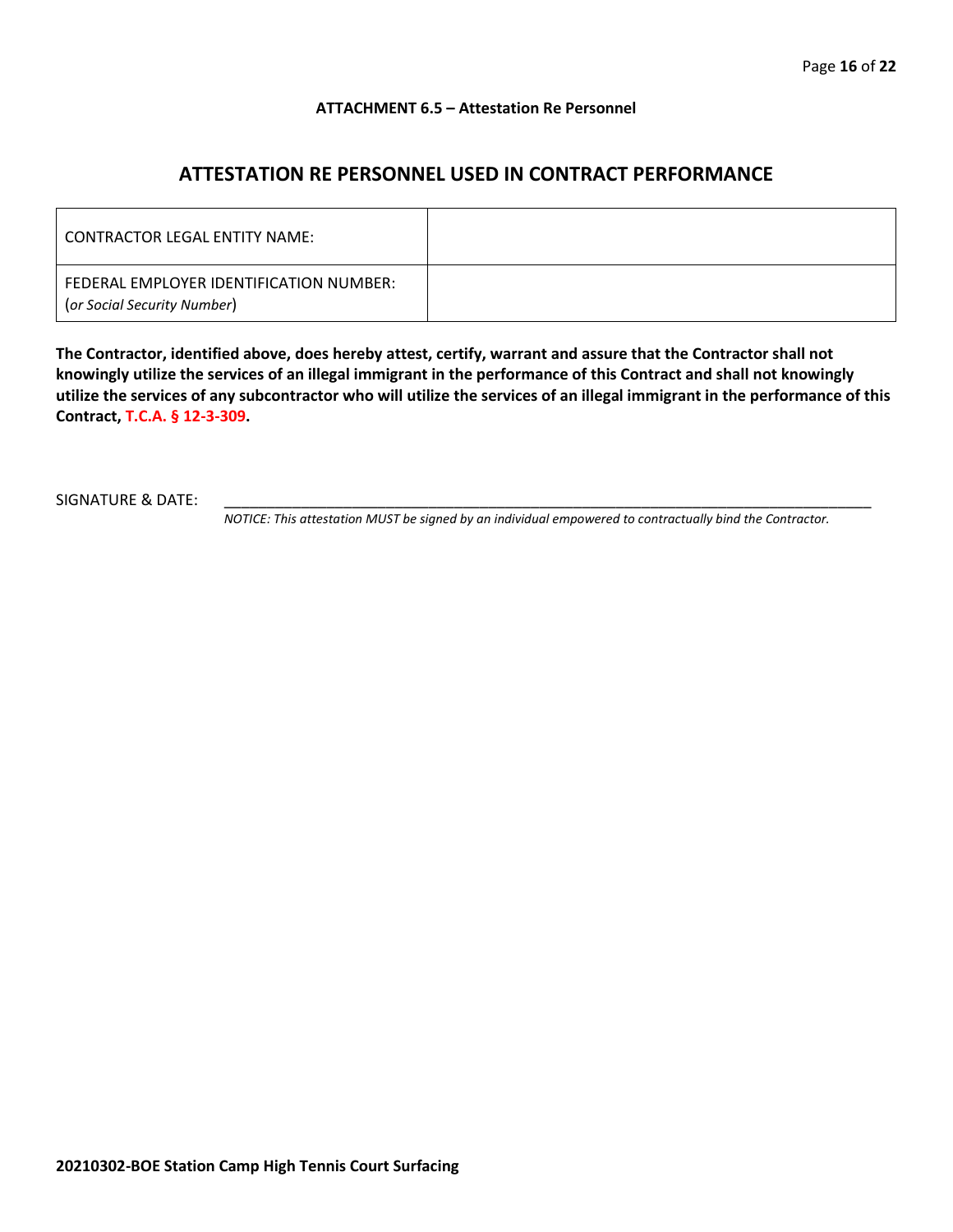#### **ATTACHMENT 6.6 – Drug Free Workplace Affidavit**

The Sumner County Board of Education is committed to maintaining a safe and productive work environment for its employees and to providing high quality service to its citizens. The goal of this policy is for Sumner County Board of Education employees and contractors to remain, or become and remain, drug-free. Abuse and dependency on alcohol and/or drugs can seriously affect the health of employees, contractors and citizens, jeopardize personal safety, impact the safety of others and impair job performance.

STATE OF

**COUNTY OF** \_\_\_\_\_\_\_\_\_\_\_\_\_\_\_\_\_\_\_\_\_\_\_\_\_\_\_\_\_\_\_\_\_

The undersigned, principal officer of

an employer of five (5) or more employees contracting with Sumner County Board of Education to provide goods or services, hereby states under oath as follows:

- 1. The undersigned is a principal officer of (hereinafter referred to as the "Company") and is duly authorized to execute this Affidavit on behalf of the Company.
- 2. The Company submits this Affidavit pursuant to **T.C.A. § 50-9-113**, which requires each employer with no less than five (5) employees receiving pay who contracts with the state and any local government to provide contracted services to submit an affidavit stating that such employer has a drug-free workplace program that complies with Title 50, Chapter 9 of the *Tennessee Code Annotated*.
- 3. The Company is in compliance with **T.C.A. § 50-9-113** and all applicable Federal Laws, Rules and Regulations requiring a drug-free workplace program.

Further affiant saith not.

| Principal Officer: |  |
|--------------------|--|
|                    |  |
| <b>STATE OF</b>    |  |

**COUNTY OF** \_\_\_\_\_\_\_\_\_\_\_\_\_\_\_\_\_\_\_\_\_\_\_\_\_\_\_\_\_\_\_\_\_\_

Before me personally appeared \_\_\_\_\_\_\_\_\_\_\_\_\_\_\_\_\_\_\_\_\_\_\_\_\_\_\_\_\_\_\_\_\_\_\_\_\_\_\_\_\_\_\_\_\_\_\_\_\_\_\_\_\_\_\_\_\_\_\_\_\_\_, with whom I am personally acquainted (or proved to me on the basis of satisfactory evidence) and who acknowledged that such person executed the foregoing affidavit for the purposes therein contained.

Witness my hand and seal at office this \_\_\_\_\_\_\_\_\_\_\_\_\_ day of \_\_\_\_\_\_\_\_\_\_\_\_\_\_\_\_\_\_\_\_\_, 20\_\_\_\_.

\_\_\_\_\_\_\_\_\_\_\_\_\_\_\_\_\_\_\_\_\_\_\_\_\_\_\_\_\_\_\_\_\_\_\_\_\_\_\_\_\_\_\_\_\_\_\_\_ Notary Public

My commission expires: \_\_\_\_\_\_\_\_\_\_\_\_\_\_\_\_\_\_\_\_\_\_\_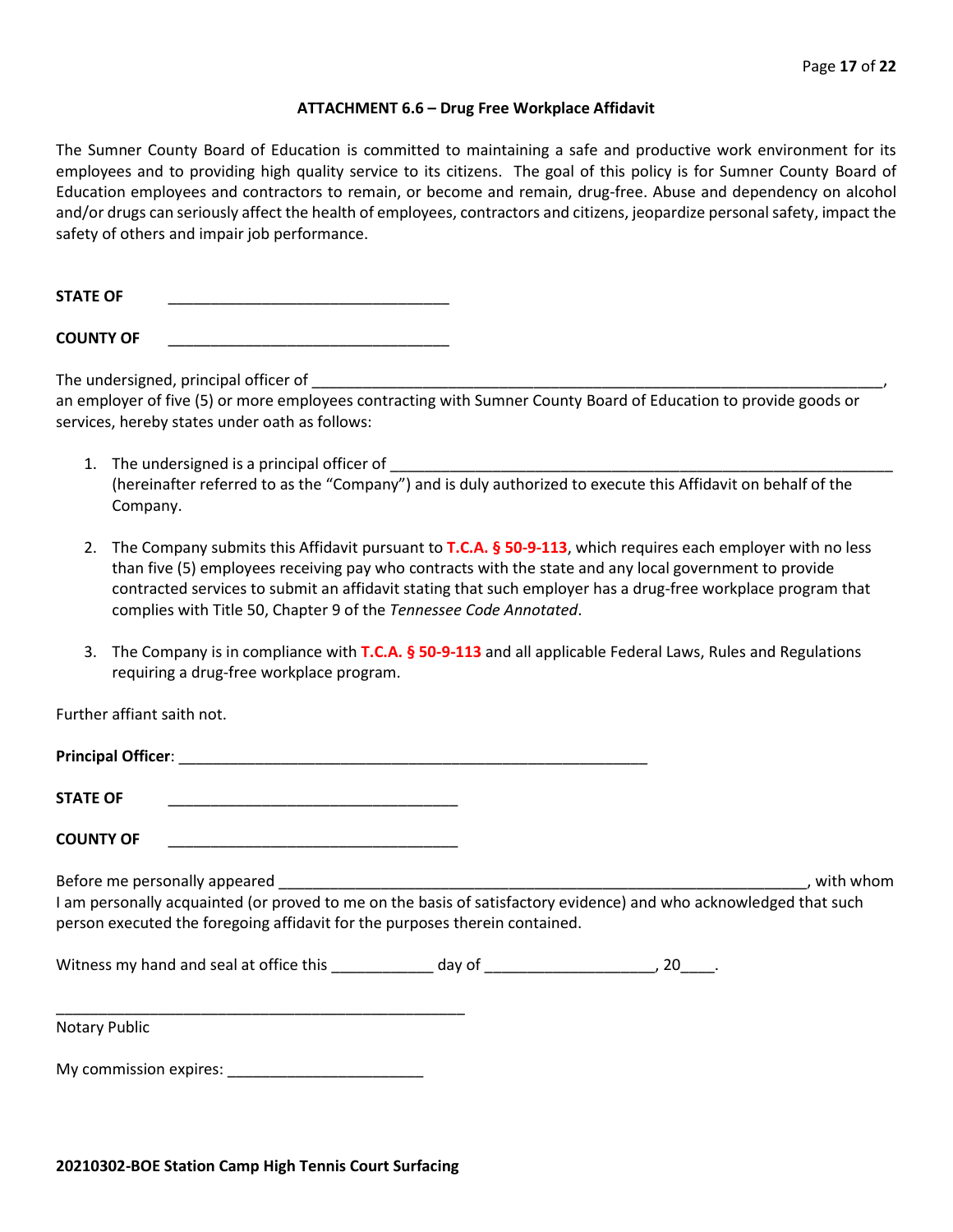#### **ATTACHMENT 6.7 – W9**

|                                                                                                                                                                                                                                                                                                                                                                                                                                                                                                                                                                                                                                                          | (Rev. December 2014)<br>Department of the Treasury<br>Internal Revenue Service                                                                                                                           | <b>Request for Taxpayer</b><br><b>Identification Number and Certification</b><br>1 Name (as shown on your income tax return). Name is required on this line; do not leave this line blank.                                                                                                                                       |                                                                                                                                                                                                        |  |   |  |                                                                                                      |                                                                                                                                       | Give Form to the<br>requester. Do not<br>send to the IRS. |  |  |  |  |
|----------------------------------------------------------------------------------------------------------------------------------------------------------------------------------------------------------------------------------------------------------------------------------------------------------------------------------------------------------------------------------------------------------------------------------------------------------------------------------------------------------------------------------------------------------------------------------------------------------------------------------------------------------|----------------------------------------------------------------------------------------------------------------------------------------------------------------------------------------------------------|----------------------------------------------------------------------------------------------------------------------------------------------------------------------------------------------------------------------------------------------------------------------------------------------------------------------------------|--------------------------------------------------------------------------------------------------------------------------------------------------------------------------------------------------------|--|---|--|------------------------------------------------------------------------------------------------------|---------------------------------------------------------------------------------------------------------------------------------------|-----------------------------------------------------------|--|--|--|--|
| $\sim$                                                                                                                                                                                                                                                                                                                                                                                                                                                                                                                                                                                                                                                   | 2 Business name/disregarded entity name, if different from above                                                                                                                                         |                                                                                                                                                                                                                                                                                                                                  |                                                                                                                                                                                                        |  |   |  |                                                                                                      |                                                                                                                                       |                                                           |  |  |  |  |
| Specific Instructions on page<br>Print or type<br>See                                                                                                                                                                                                                                                                                                                                                                                                                                                                                                                                                                                                    | single-member LLC                                                                                                                                                                                        | 3 Check appropriate box for federal tax classification; check only one of the following seven boxes:<br>C Corporation S Corporation Partnership<br>Individual/sole proprietor or<br>Limited liability company. Enter the tax classification (C=C corporation, S=S corporation, P=partnership) >                                  | Trust/estate                                                                                                                                                                                           |  |   |  |                                                                                                      | 4 Exemptions (codes apply only to<br>certain entities, not individuals; see<br>instructions on page 3):<br>Exempt payee code (if any) |                                                           |  |  |  |  |
|                                                                                                                                                                                                                                                                                                                                                                                                                                                                                                                                                                                                                                                          | Note. For a single-member LLC that is disregarded, do not check LLC; check the appropriate box in the line above for<br>the tax classification of the single-member owner.<br>Other (see instructions) ▶ |                                                                                                                                                                                                                                                                                                                                  |                                                                                                                                                                                                        |  |   |  | Exemption from FATCA reporting<br>code (if any)<br>(Applies to accounts maintained outside the U.S.) |                                                                                                                                       |                                                           |  |  |  |  |
|                                                                                                                                                                                                                                                                                                                                                                                                                                                                                                                                                                                                                                                          | 5 Address (number, street, and apt. or suite no.)<br>Requester's name and address (optional)<br>6 City, state, and ZIP code                                                                              |                                                                                                                                                                                                                                                                                                                                  |                                                                                                                                                                                                        |  |   |  |                                                                                                      |                                                                                                                                       |                                                           |  |  |  |  |
|                                                                                                                                                                                                                                                                                                                                                                                                                                                                                                                                                                                                                                                          | 7 List account number(s) here (optional)                                                                                                                                                                 |                                                                                                                                                                                                                                                                                                                                  |                                                                                                                                                                                                        |  |   |  |                                                                                                      |                                                                                                                                       |                                                           |  |  |  |  |
| Part I                                                                                                                                                                                                                                                                                                                                                                                                                                                                                                                                                                                                                                                   |                                                                                                                                                                                                          | <b>Taxpayer Identification Number (TIN)</b>                                                                                                                                                                                                                                                                                      |                                                                                                                                                                                                        |  |   |  |                                                                                                      |                                                                                                                                       |                                                           |  |  |  |  |
| <b>Social security number</b><br>Enter your TIN in the appropriate box. The TIN provided must match the name given on line 1 to avoid                                                                                                                                                                                                                                                                                                                                                                                                                                                                                                                    |                                                                                                                                                                                                          |                                                                                                                                                                                                                                                                                                                                  |                                                                                                                                                                                                        |  |   |  |                                                                                                      |                                                                                                                                       |                                                           |  |  |  |  |
|                                                                                                                                                                                                                                                                                                                                                                                                                                                                                                                                                                                                                                                          | TIN on page 3.                                                                                                                                                                                           | backup withholding. For individuals, this is generally your social security number (SSN). However, for a<br>resident alien, sole proprietor, or disregarded entity, see the Part I instructions on page 3. For other<br>entities, it is your employer identification number (EIN). If you do not have a number, see How to get a | or                                                                                                                                                                                                     |  |   |  |                                                                                                      |                                                                                                                                       |                                                           |  |  |  |  |
|                                                                                                                                                                                                                                                                                                                                                                                                                                                                                                                                                                                                                                                          |                                                                                                                                                                                                          | Note. If the account is in more than one name, see the instructions for line 1 and the chart on page 4 for                                                                                                                                                                                                                       |                                                                                                                                                                                                        |  |   |  |                                                                                                      | <b>Employer identification number</b>                                                                                                 |                                                           |  |  |  |  |
| guidelines on whose number to enter.                                                                                                                                                                                                                                                                                                                                                                                                                                                                                                                                                                                                                     |                                                                                                                                                                                                          |                                                                                                                                                                                                                                                                                                                                  |                                                                                                                                                                                                        |  | - |  |                                                                                                      |                                                                                                                                       |                                                           |  |  |  |  |
| Part II                                                                                                                                                                                                                                                                                                                                                                                                                                                                                                                                                                                                                                                  |                                                                                                                                                                                                          | Certification                                                                                                                                                                                                                                                                                                                    |                                                                                                                                                                                                        |  |   |  |                                                                                                      |                                                                                                                                       |                                                           |  |  |  |  |
| Under penalties of perjury, I certify that:                                                                                                                                                                                                                                                                                                                                                                                                                                                                                                                                                                                                              |                                                                                                                                                                                                          |                                                                                                                                                                                                                                                                                                                                  |                                                                                                                                                                                                        |  |   |  |                                                                                                      |                                                                                                                                       |                                                           |  |  |  |  |
| 1. The number shown on this form is my correct taxpayer identification number (or I am waiting for a number to be issued to me); and<br>2. I am not subject to backup withholding because: (a) I am exempt from backup withholding, or (b) I have not been notified by the Internal Revenue<br>Service (IRS) that I am subject to backup withholding as a result of a failure to report all interest or dividends, or (c) the IRS has notified me that I am<br>no longer subject to backup withholding; and                                                                                                                                              |                                                                                                                                                                                                          |                                                                                                                                                                                                                                                                                                                                  |                                                                                                                                                                                                        |  |   |  |                                                                                                      |                                                                                                                                       |                                                           |  |  |  |  |
| 3. I am a U.S. citizen or other U.S. person (defined below); and                                                                                                                                                                                                                                                                                                                                                                                                                                                                                                                                                                                         |                                                                                                                                                                                                          |                                                                                                                                                                                                                                                                                                                                  |                                                                                                                                                                                                        |  |   |  |                                                                                                      |                                                                                                                                       |                                                           |  |  |  |  |
| 4. The FATCA code(s) entered on this form (if any) indicating that I am exempt from FATCA reporting is correct.                                                                                                                                                                                                                                                                                                                                                                                                                                                                                                                                          |                                                                                                                                                                                                          |                                                                                                                                                                                                                                                                                                                                  |                                                                                                                                                                                                        |  |   |  |                                                                                                      |                                                                                                                                       |                                                           |  |  |  |  |
| Certification instructions. You must cross out item 2 above if you have been notified by the IRS that you are currently subject to backup withholding<br>because you have failed to report all interest and dividends on your tax return. For real estate transactions, item 2 does not apply. For mortgage<br>interest paid, acquisition or abandonment of secured property, cancellation of debt, contributions to an individual retirement arrangement (IRA), and<br>generally, payments other than interest and dividends, you are not required to sign the certification, but you must provide your correct TIN. See the<br>instructions on page 3. |                                                                                                                                                                                                          |                                                                                                                                                                                                                                                                                                                                  |                                                                                                                                                                                                        |  |   |  |                                                                                                      |                                                                                                                                       |                                                           |  |  |  |  |
| Sign<br>Here                                                                                                                                                                                                                                                                                                                                                                                                                                                                                                                                                                                                                                             | Signature of<br>U.S. person $\blacktriangleright$                                                                                                                                                        | Date P                                                                                                                                                                                                                                                                                                                           |                                                                                                                                                                                                        |  |   |  |                                                                                                      |                                                                                                                                       |                                                           |  |  |  |  |
|                                                                                                                                                                                                                                                                                                                                                                                                                                                                                                                                                                                                                                                          | <b>General Instructions</b>                                                                                                                                                                              | (tuition)<br>Section references are to the Internal Revenue Code unless otherwise noted.                                                                                                                                                                                                                                         | ● Form 1098 (home mortgage interest), 1098-E (student loan interest), 1098-T<br>· Form 1099-C (canceled debt)                                                                                          |  |   |  |                                                                                                      |                                                                                                                                       |                                                           |  |  |  |  |
|                                                                                                                                                                                                                                                                                                                                                                                                                                                                                                                                                                                                                                                          |                                                                                                                                                                                                          | Future developments. Information about developments affecting Form W-9 (such                                                                                                                                                                                                                                                     | . Form 1099-A (acquisition or abandonment of secured property)                                                                                                                                         |  |   |  |                                                                                                      |                                                                                                                                       |                                                           |  |  |  |  |
|                                                                                                                                                                                                                                                                                                                                                                                                                                                                                                                                                                                                                                                          | <b>Purpose of Form</b>                                                                                                                                                                                   | as legislation enacted after we release it) is at www.irs.gov/fw9.<br>provide your correct TIN.                                                                                                                                                                                                                                  | Use Form W-9 only if you are a U.S. person (including a resident alien), to                                                                                                                            |  |   |  |                                                                                                      |                                                                                                                                       |                                                           |  |  |  |  |
|                                                                                                                                                                                                                                                                                                                                                                                                                                                                                                                                                                                                                                                          |                                                                                                                                                                                                          | An individual or entity (Form W-9 requester) who is required to file an information<br>return with the IRS must obtain your correct taxpayer identification number (TIN)<br>which may be your social security number (SSN), individual taxpayer identification                                                                   | If you do not return Form W-9 to the requester with a TIN, you might be subject<br>to backup withholding. See What is backup withholding? on page 2.<br>By signing the filled-out form, you:           |  |   |  |                                                                                                      |                                                                                                                                       |                                                           |  |  |  |  |
|                                                                                                                                                                                                                                                                                                                                                                                                                                                                                                                                                                                                                                                          |                                                                                                                                                                                                          | number (ITIN), adoption taxpayer identification number (ATIN), or employer                                                                                                                                                                                                                                                       | 1. Certify that the TIN you are giving is correct (or you are waiting for a number                                                                                                                     |  |   |  |                                                                                                      |                                                                                                                                       |                                                           |  |  |  |  |
|                                                                                                                                                                                                                                                                                                                                                                                                                                                                                                                                                                                                                                                          |                                                                                                                                                                                                          | identification number (EIN), to report on an information return the amount paid to<br>to be issued).<br>you, or other amount reportable on an information return. Examples of information                                                                                                                                        | 2. Certify that you are not subject to backup withholding, or                                                                                                                                          |  |   |  |                                                                                                      |                                                                                                                                       |                                                           |  |  |  |  |
|                                                                                                                                                                                                                                                                                                                                                                                                                                                                                                                                                                                                                                                          |                                                                                                                                                                                                          | returns include, but are not limited to, the following:<br>· Form 1099-INT (interest earned or paid)                                                                                                                                                                                                                             | 3. Claim exemption from backup withholding if you are a U.S. exempt payee. If                                                                                                                          |  |   |  |                                                                                                      |                                                                                                                                       |                                                           |  |  |  |  |
|                                                                                                                                                                                                                                                                                                                                                                                                                                                                                                                                                                                                                                                          |                                                                                                                                                                                                          | . Form 1099-DIV (dividends, including those from stocks or mutual funds)                                                                                                                                                                                                                                                         | applicable, you are also certifying that as a U.S. person, your allocable share of<br>any partnership income from a U.S. trade or business is not subject to the                                       |  |   |  |                                                                                                      |                                                                                                                                       |                                                           |  |  |  |  |
|                                                                                                                                                                                                                                                                                                                                                                                                                                                                                                                                                                                                                                                          |                                                                                                                                                                                                          | * Form 1099-MISC (various types of income, prizes, awards, or gross proceeds)                                                                                                                                                                                                                                                    | withholding tax on foreign partners' share of effectively connected income, and                                                                                                                        |  |   |  |                                                                                                      |                                                                                                                                       |                                                           |  |  |  |  |
| brokers)                                                                                                                                                                                                                                                                                                                                                                                                                                                                                                                                                                                                                                                 |                                                                                                                                                                                                          | . Form 1099-B (stock or mutual fund sales and certain other transactions by<br>· Form 1099-S (proceeds from real estate transactions)                                                                                                                                                                                            | 4. Certify that FATCA code(s) entered on this form (if any) indicating that you are<br>exempt from the FATCA reporting, is correct. See What is FATCA reporting? on<br>page 2 for further information. |  |   |  |                                                                                                      |                                                                                                                                       |                                                           |  |  |  |  |
| . Form 1099-K (merchant card and third party network transactions)                                                                                                                                                                                                                                                                                                                                                                                                                                                                                                                                                                                       |                                                                                                                                                                                                          |                                                                                                                                                                                                                                                                                                                                  |                                                                                                                                                                                                        |  |   |  |                                                                                                      |                                                                                                                                       |                                                           |  |  |  |  |

Cat. No. 10231X

Form W-9 (Rev. 12-2014)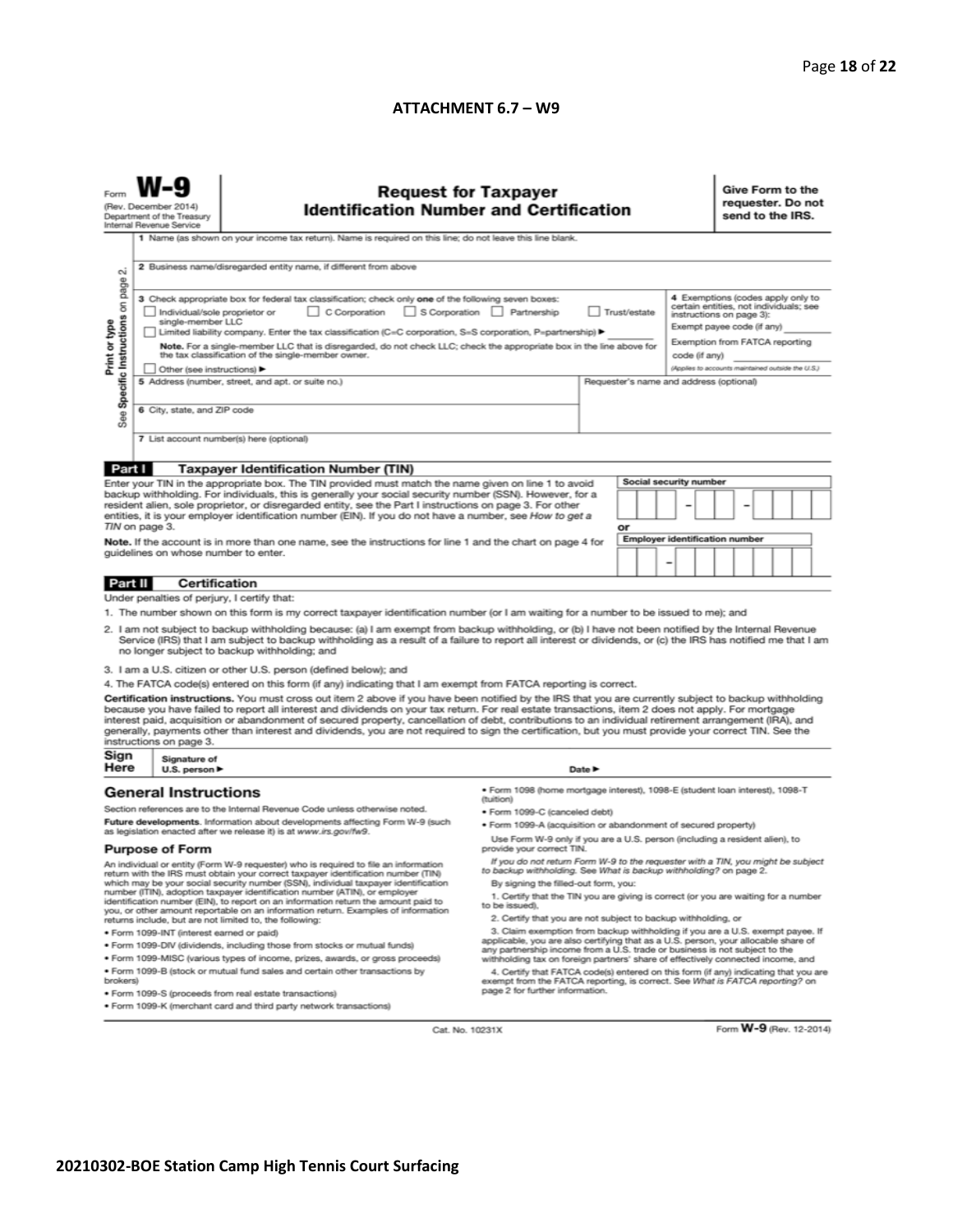#### **ATTACHMENT 6.8 – Standard Terms & Conditions SUMNER COUNTY BOARD OF EDUCATION (SCS)**

#### **1. PREPARATION AND SUBMISSION OF BID.**

- **a.** Failure to examine any drawings**,** specifications, or instructions will be at the proposer's risk. Any deviation from the stated terms, conditions and specifications must be coordinated with and approved in writing by the SCS Purchasing Supervisor.
- **b.** RFP/ITB SUBMITTAL / SIGNATURE: Proposal shall give the full name and business address of the bidder. If the proposer is a corporation, the name shall be stated as it is in the corporate charter. Proposals must be signed in ink by the proposer's authorized agent. Unsigned proposals will be rejected. Proposals are to be sealed and the outside of the envelope is to reference the RFP/ITB number. The person signing the proposal must show their title, and if requested by the institution, must furnish satisfactory proof of his or her authority to bind his or her company in contract. Proposer understands that by submitting a proposal with an authorized signature, it shall constitute an offer to SCS. Proposals must be typewritten or in ink; otherwise they may not be considered. Purchase orders will be issued to the firm name appearing on the W9. Electronic submissions via email, fax, etc. shall not be accepted.
- **c.** SCS is not responsible for any costs incurred by any vendor pursuant to the RFP/ITB. The vendor shall be responsible for all costs incurred in connection with the preparation and submission of its proposal.
- **d.** All proposers must be in compliance with T.C.A. § 62-6-119 at the time of proposal submission and provide evidence of compliance with the applicable provisions of the chapter before such proposal may be considered.
- **e.** Proposals are to be received in the location designated in the RFP/ITB no later than the specified date and time. Late submissions will NOT be opened or considered.
- **f.** No erasures permitted. Errors may be crossed out and corrections printed in ink or typewritten adjacent to error and must be initialed in ink by person signing the proposal.
- **g.** Specifications: Reference to available specifications shall be sufficient to make the terms of the specifications binding on the proposer. The use of the name of a manufacturer, or any special brand or make in describing an item does not restrict the proposer to that manufacturer or specific article, unless specifically stated. Comparable products of other manufacturers will be considered if proof of compatibility is contained in the proposal. Proposers are required to notify SCSs Purchasing Supervisor whenever specifications/procedures are not perceived to be fair and open. The articles on which the proposal is submitted must be equal or superior to that specified. Informative and Descriptive Literature: The proposer must show brand or trade names of the articles proposed, when applicable. It shall be the responsibility of the proposer, including proposer's whose product is referenced, to furnish with the proposer such specifications, catalog pages, brochures or other data as will provide an adequate basis for determining the quality and functional capabilities of the product offered. Failure to provide this data may be considered valid justification for rejection of proposer.
- **h.** Samples: Samples of items when called for, must be furnished free of expense, and if not destroyed will, upon proposer's request within ten (10) days of RFP/ITB opening, be returned at the proposer's expense. Each sample must be labeled with the proposer's name, manufacturer's brand name and number, RFP/ITB number and item reference.
- **i.** Time of Performance: The number of calendar days in which delivery is to be made after receipt of order shall be stated in the RFP/ITB and may be a factor in making an award, price notwithstanding. If no delivery time is stated in the bid, bidder agrees that delivery is to be made within two weeks (10 business days) of order.
- **j.** Transportation and delivery charges should be included in the price and be fully prepaid by the vendor to the destination specified in the RFP/ITB. Proposal prices shall include delivery of all items F.O.B. destination.
- **k.** New materials and supplies must be delivered unless otherwise specifically stated in the RFP/ITB.
- **l.** Alternate/multiple bids will not be considered unless specifically called for in the RFP/ITB.
- **m.** Only proposals submitted on RFP/ITB forms furnished by SCS will be considered.
- n. By signing this RFP/ITB where indicated, the proposer agrees to strictly abide by all applicable local, state and federal statutes and regulations. The proposer further certifies that this proposer is made without collusion or fraud.
- **o.** Error in Proposal. In case of error in the extension of prices in the proposal, the unit price will govern. Late submissions will NOT be opened or considered. Proposers are cautioned to verify their proposals before submission, as amendments received after the RFP/ITB deadline will not be considered. No proposals shall be altered, amended or withdrawn after opening. After proposal opening, a proposer may withdraw a proposal only when there is obvious clerical error such as a misplaced decimal point, or when enforcement of the proposal would impose unconscionable hardship due to an error in the proposal resulting in a quotation substantially below the other proposals received. Proposal withdrawals will be considered only upon written request of the proposer.
- **2. OPEN RECORDS.** In order to comply with the provisions of the Tennessee Open Records Act, all proposals will be publicly opened and are subject to public inspection after the award upon written request. Proposers may be present at RFP/ITB opening. Summary information will be posted the SCS website, www.sumnerschools.org under the Invitation to Bid link.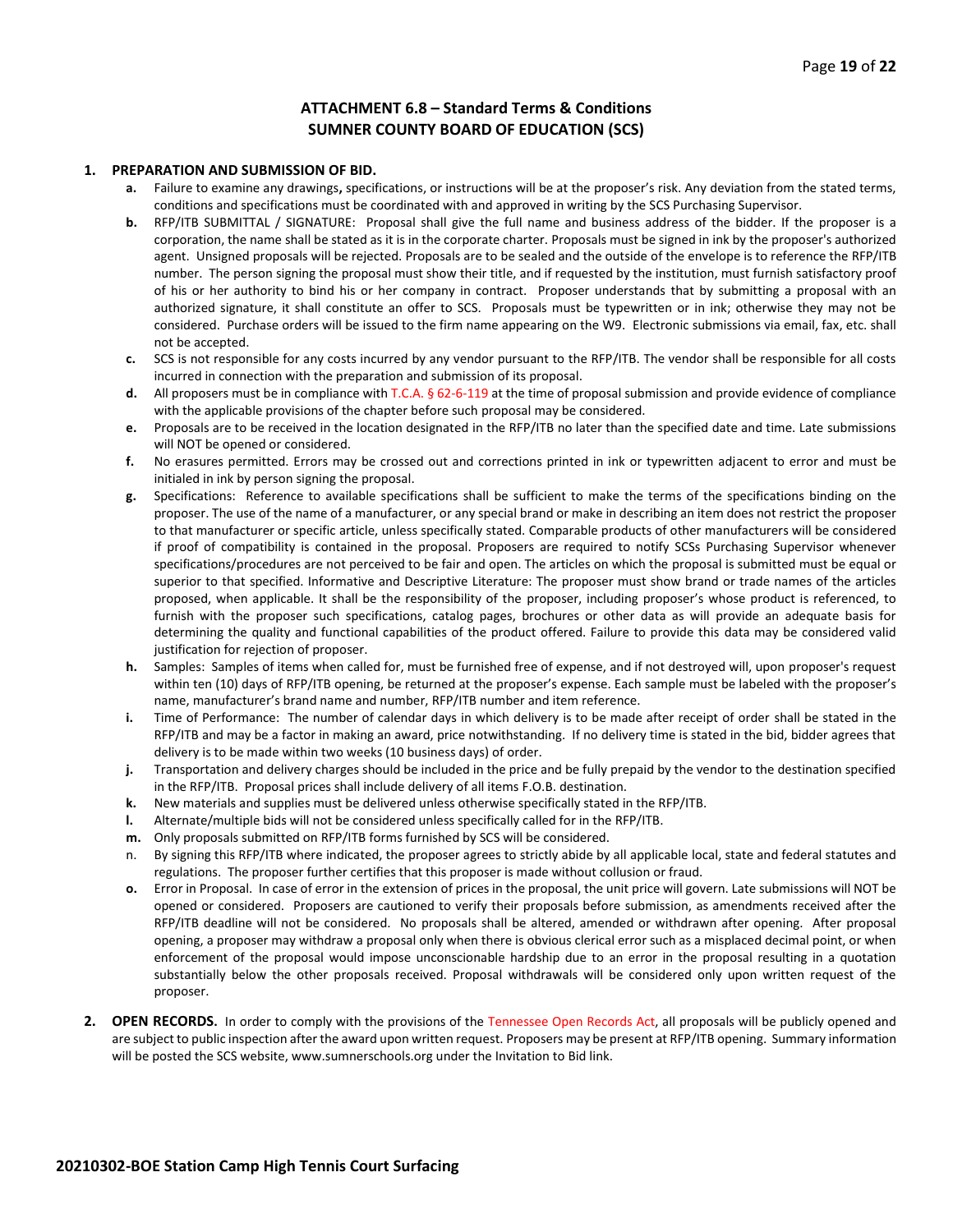- **3. ACCEPTANCE AND AWARD.** SCS reserves the right to reject any and all proposals and to waive any informality in proposals and, unless otherwise specified by the proposer to accept any item in the proposal. Action to reject all proposals shall be taken for unreasonably high prices, errors in the proposal documents, cessation of need, unavailability of funds, or any other reason approved by SCS.
	- a. Contracts and purchases will be made with the lowest, responsive, responsible, qualified proposer. The quality of the articles to be supplied, their conformity with the specifications, their suitability to the requirements of the Institution, cash discount offered, and the delivery terms will be taken into consideration.
	- b. Any deviation from these stated terms, specifications and conditions must be coordinated with and approved in writing by the Purchasing Supervisor.
	- c. Prices quoted on the response (if any) are to be considered firm and binding until the said equipment, supplies or services are in the possession of SCS.
	- d. SCS reserves the right to order more or less than the quantity listed in the proposal.
	- e. If a proposer fails to state a time within which a proposal must be accepted, it is understood and agreed that SCS shall have ninety (90) days to accept.
	- f. No purchase or contract is authorized or valid until the issuance of a SCS purchase order in accordance with SCS policy. No SCS employee is authorized to purchase equipment, supplies or services prior to the issuance of such a purchase order.
	- g. The contract may not be assigned without written SCS consent.
	- h. If the appropriate space is marked on the RFP/ITB, other Institutions (such as State, Local and/or Public Agencies) may purchase off the contract during the same period as SCS.
	- i. The awarded proposer will be required to post a performance and payment bond in the amount of 25% of the contract price if it exceeds \$100,000 as stated by T.C.A. §12-4-201.
	- j. If the project cost is in excess of \$25,000 a performance bond must be secured by the requesting part in an amount equal to the market improvement value.
	- k. By submission of this bid and signature thereof, the Bidder acknowledges compliance with the provisions of Public Chapter No. 587 / Senate Bill No. 2048 (Employee Background Check). The Bidder further agrees to submit a formal certification thereof prior to commencing work.
- **4. PAYMENT**. Payment terms must be specified in the proposal, including any discounts for early payment. Partial payments will not be approved unless justification for such payment can be shown. Terms will be NET 30 days. Payment will not be made until the conditions and specifications of the RFP/ITB are inspected and approved as conforming by persons appointed by SCS.
- **5. DEFAULT OF SELECTED VENDOR.** In case of vendor default, SCS may procure the articles or services from other sources and hold the defaulting vendor responsible for any resulting cost. If the awarded vendor violates any terms of their response, the contract, SCS policy or any law, they may be disqualified from proposing for a period of two years for minor violations or longer for major violations. Proposals from disqualified proposers will not be accepted during the period of disqualification.
- **6. INSPECTION OF PURCHASES.** Articles received which are not equivalent will not be accepted and will be picked up by the vendor or returned to vendor, shipping charges collect. SCS shall have a reasonable period in which to inspect and accept or reject materials without liability. If necessity requires SCS to use nonconforming materials, an appropriate reduction in payment may be made.
- **7. TAXES.** SCS is tax exempt; do not include taxes in quotation. Vendors making improvements or additions to or performing repair work on real property for SCS are liable for any applicable sales or use tax on tangible personal property used in connection with the contract or furnished to vendors by the state for use under the contract.
- **8. NONDISCRIMINATION.** SCS is an equal opportunity employer. SCS and bidder agree to comply with Titles VI and VII of the Civil Rights Act of 1964, Title IX of the Education Amendments of 1972, Section 504 of the Rehabilitation Act of 1973, Executive Order 11,246, the Americans with Disabilities Act of 1990, if applicable, and the related regulations to each. Each party assures that it will not discriminate against any individual including, but not limited to employees or applicants for employment and/or students, because of race, religion, creed, color, sex, age, disability, veteran status or national origin. In the event that any claims should arise with regards to violations of any such local, state or federal law, statues, rule or regulations, the vendor will indemnify and hold SCS harmless for any damages, including court costs or attorney fees, which might be incurred.
- **9. PROHIBITIONS/NO VENDOR CONTRACT FORM.** Acceptance of gifts from vendors is prohibited. T.C.A. §12-4-106. The contract documents for purchase under this RFP/ITB shall consist of the successful proposer's bid and SCSs purchase order. The proposer may request exceptions to terms and conditions and/or request SCS to accept other terms and conditions by means of subsequent documents such as invoices, warranty agreements, license agreements, etc. All subsequent documents shall be open to revision for impermissible language. SCS reserves the right to render the proposal unresponsive and subject the proposal to rejection if successful terms cannot be negotiated.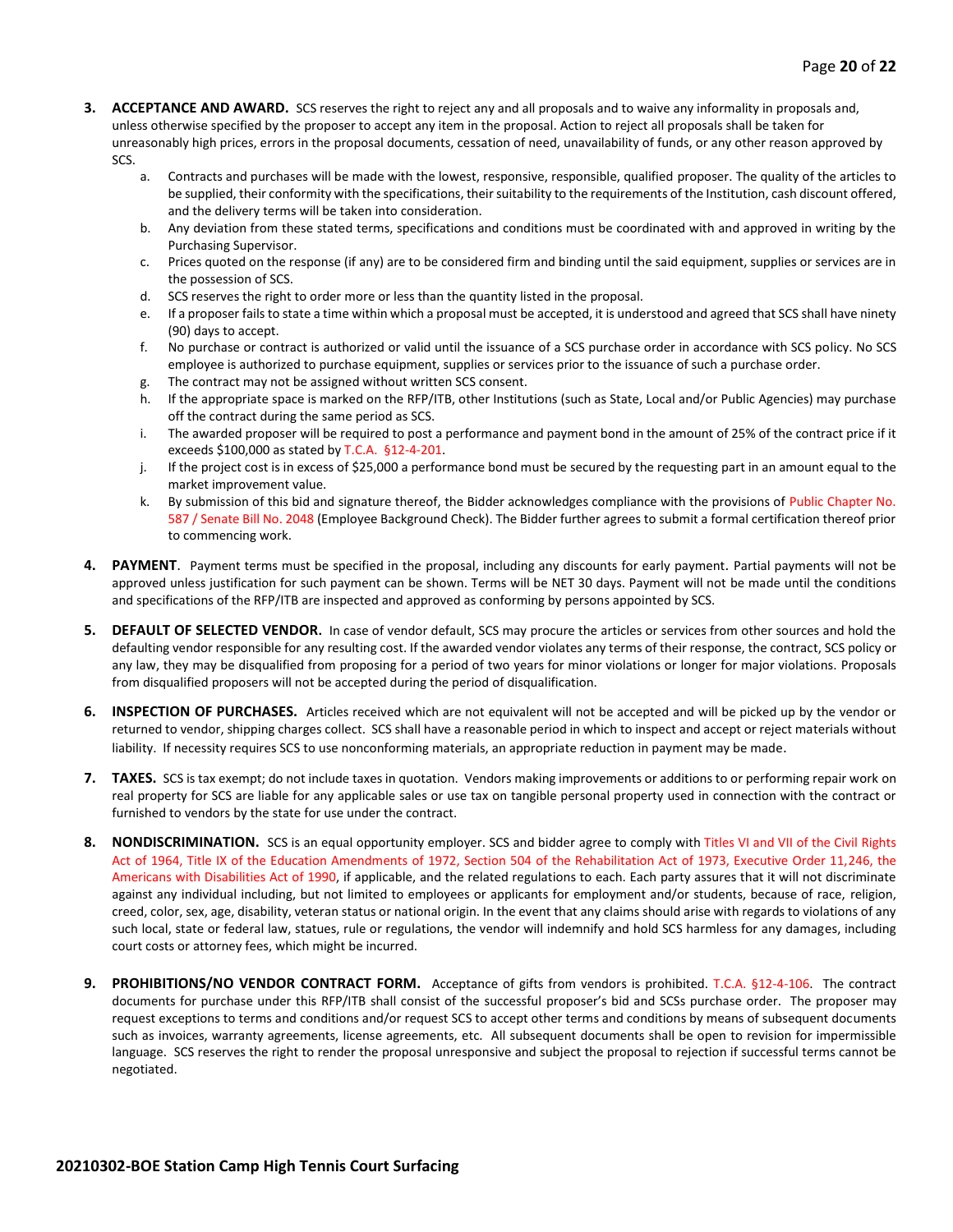- **10. PROHIBITION ON HIRING ILLEGAL IMMIGRANTS.** Tennessee Public Chapter No. 878 of 2006, T.C.A. §12-3-309, requires that Contractor attest in writing that Contractor will not knowingly utilize the services of illegal immigrants in the performance of this Contract and will not knowingly utilize the services of any subcontractor, if permitted under this Contract, who will utilize the services of illegal immigrants in the performance of this Contract. The attestation shall be made on the form, Attestation re Personnel Used in Contract Performance ("the Attestation"), which is attached and hereby incorporated by this reference.
- **11. SALES AND USE TAX.** Before the Purchase Order/Contract resulting from this RFP/ITB is signed, the apparent successful proposer must be registered with the Department of Revenue for the collection of Tennessee sales and use tax as required by T.C.A. §12-3-306.
- **12. ASSIGNMENT.** Neither the vendor nor SCS may assign this agreement without prior written consent of the other party.
- **13. LIABILITIES.** The vendor shall indemnify SCS against liability for any suits, actions or claims of any character arising from or relating to the performance under this agreement by the vendor or its subcontractors. SCS has no obligation for the payment of any judgement or the settlement of any claim made against the vendor or its subcontractors as a result of obligations under this contract.
- **14. APPLICABLE LAW.** Any contract shall be interpreted under the laws and statutes of the State of Tennessee. SCS does not enter into contracts which provide for mediation or arbitration. Any action arising from any contract made from this RFP/ITB shall be brought in the state courts in Sumner County, TN or in the United States Federal District Court for the Middle District of Tennessee.

Additionally, it is a violation of state statutes to purchase materials, supplies, services or any other item from a vendor that is a commissioner, official, employee or board member that has any financial or beneficial interest in such transaction, T.C.A. §12-4-101.

- **15. FUNDS**. The Proposer understands and accepts the non-appropriation of funds provision of SCS.
- **16. DATA PRIVACY AND SECURITY**. Personal Information (PI) includes but is not limited to that information protected by HIPAA, the HITECH Act, FERPA, or Gramm-Leach-Bliley) or such information which would allow a third party to gain access to the personal, medical or financial records of any of any party. Vendor represents and warrants that its collection, access, use, storage, disposal and disclosure of PI complies with all applicable federal and state privacy and data protection laws. Vendor represents and warrants that Vendor will maintain compliance with the SSAE 16 standard, and shall undertake any audits and risk assessments Vendor deems necessary to maintain compliance with SSAE16. If PI provided by SCS to Vendor is subject to FERPA. Vendor agrees that in its handling of FERPA data it will perform as a school official as that term is defined by FERPA regulations. Vendor acknowledges that its improper disclosure or redisclosure of PI covered by FERPA may, under certain circumstances, result in Vendor's exclusion from eligibility to contract with SCS for at least five (5) years. Vendor shall provide SCS with the name and contact information for an employee of Vendor who shall serve as SCS's primary security contact and shall be available to assist Customer twenty-four (24) hours per day, seven (7) days per week as a contact in resolving obligations associated with any security incident in which it is reasonably suspected that there has been a breach of information security. Vendor shall immediately mitigate or resolve any Security Incident, at Vendor's expense and in accordance with applicable privacy rights, laws, regulations and standards. Vendor shall reimburse SCS for actual costs incurred by SCS in responding to, and mitigating damages caused by, any Security Incident, including all costs of notice and/or remediation incurred under applicable law as a result of the Security Incident.
- **17. IRAN DIVESTMENT ACT.** By submission of this proposal, each proposer and each person signing on behalf of any proposer certified, and in the case of a joint proposal, each party thereto certifies as to its own organization, under penalty of perjury, that to the best of its knowledge and belief that each proposer is not on the list created pursuant to T.C.A. §12-12-106.
- **18. COMPLIANCE WITH CONDUCT STANDARDS**. Contractors shall be fully responsible for the conduct of its employees, subcontractors, representatives and agents. Loud or offensive music, language or behavior is unacceptable. Tobacco use of any type and vaping is prohibited on SCS property. Contact or interaction with staff or students is not allowed excepted between designated representatives of SCS and Contractor.